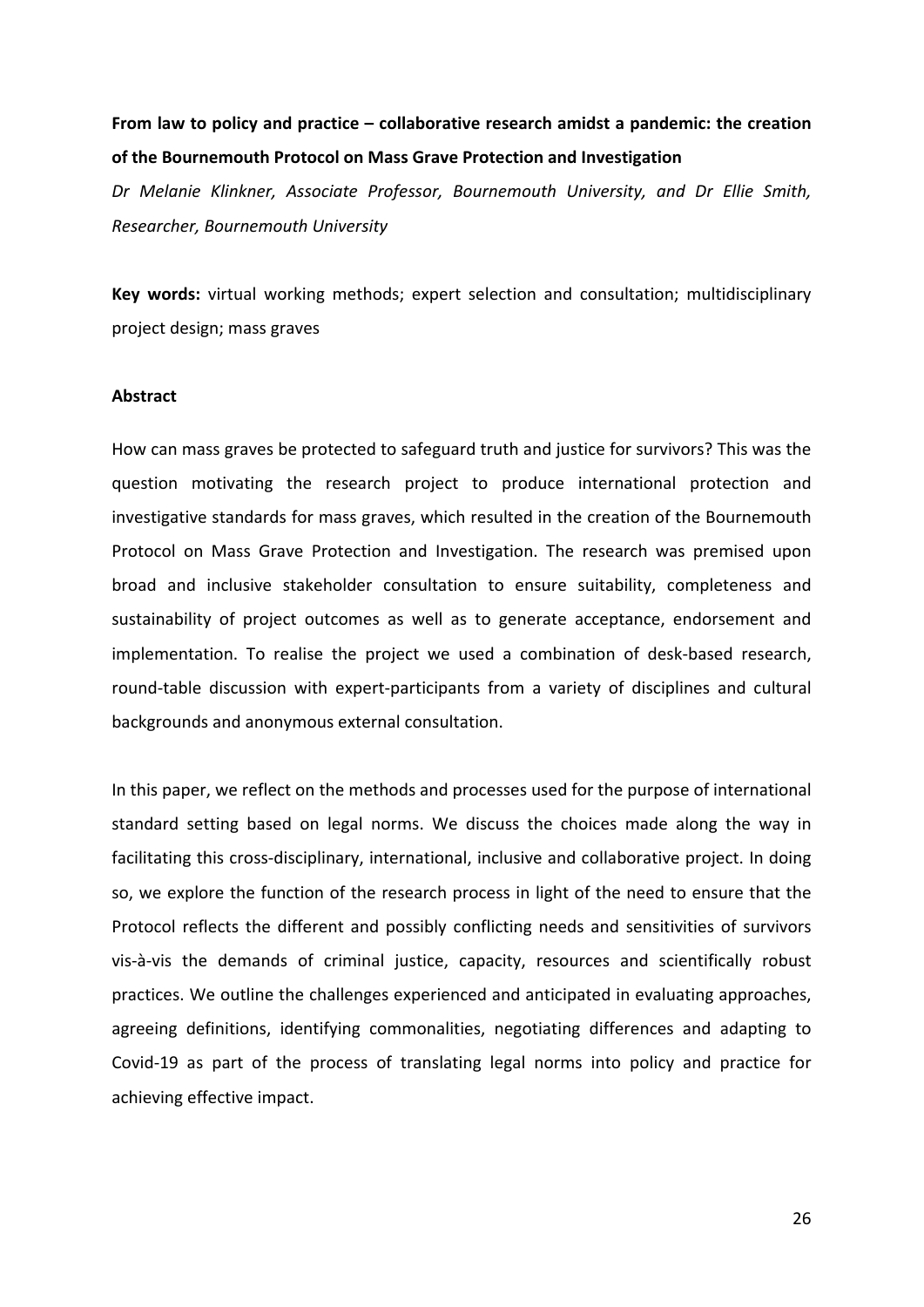#### **1. Introduction**

Mass graves are sites of unimaginable human loss and cruelty. For families of the missing, the need to know where their loved ones are, to understand what happened to them and to have their bodies returned to them for respectful mourning can be overwhelming. Mass graves also contain evidence that is likely to be instrumental not only for the identification and repatriation of remains, but also for fulfilling families' rights to truth and justice. The effective protection and investigation of mass graves is therefore essential for families, investigative and prosecutorial bodies nationally and internationally, and for societies seeking to come to terms with a troubled and violent past.

Yet while there are a number of best practice approaches available amongst various actors in the field, the standard of investigations can be variable, with the result that the rights of families to truth and justice are not consistently met. Until December of 2020, there were no universal or common standards. The aim of our project was to respond to this gap.

On 10<sup>th</sup> December 2020, marking human rights day, the International Protocol on Mass Grave Protection and Investigation (the 'Protocol') went live. It defines international standards to ensure that mass graves are effectively protected and investigated to standards that are lawful, effective and respectful. Grounded in international law, the Protocol charts the various stages of mass grave exhumation, from discovery and safe reporting of the site, to its investigation, the identification and return of human remains to families and avenues for justice, including the use of mass grave evidence in various proceedings. It was produced with the input of forensic and legal experts from a range of organisations, including the International Commission for Missing Persons, the International Criminal Court, the International Committee of the Red Cross, the UN and Interpol, and has already gone in to use in a number of investigation scenarios globally.<sup>[1](#page-1-0)</sup>

In this contribution, we describe the methodology and processes adopted for the purpose of developing the Protocol, and the reasoning behind the methods chosen.

<span id="page-1-0"></span> $1$  For more information, and for the Protocol itself, see Mass grave protection for truth and justice  $|$ [Bournemouth University.](https://www.bournemouth.ac.uk/research/projects/mass-grave-protection-truth-justice)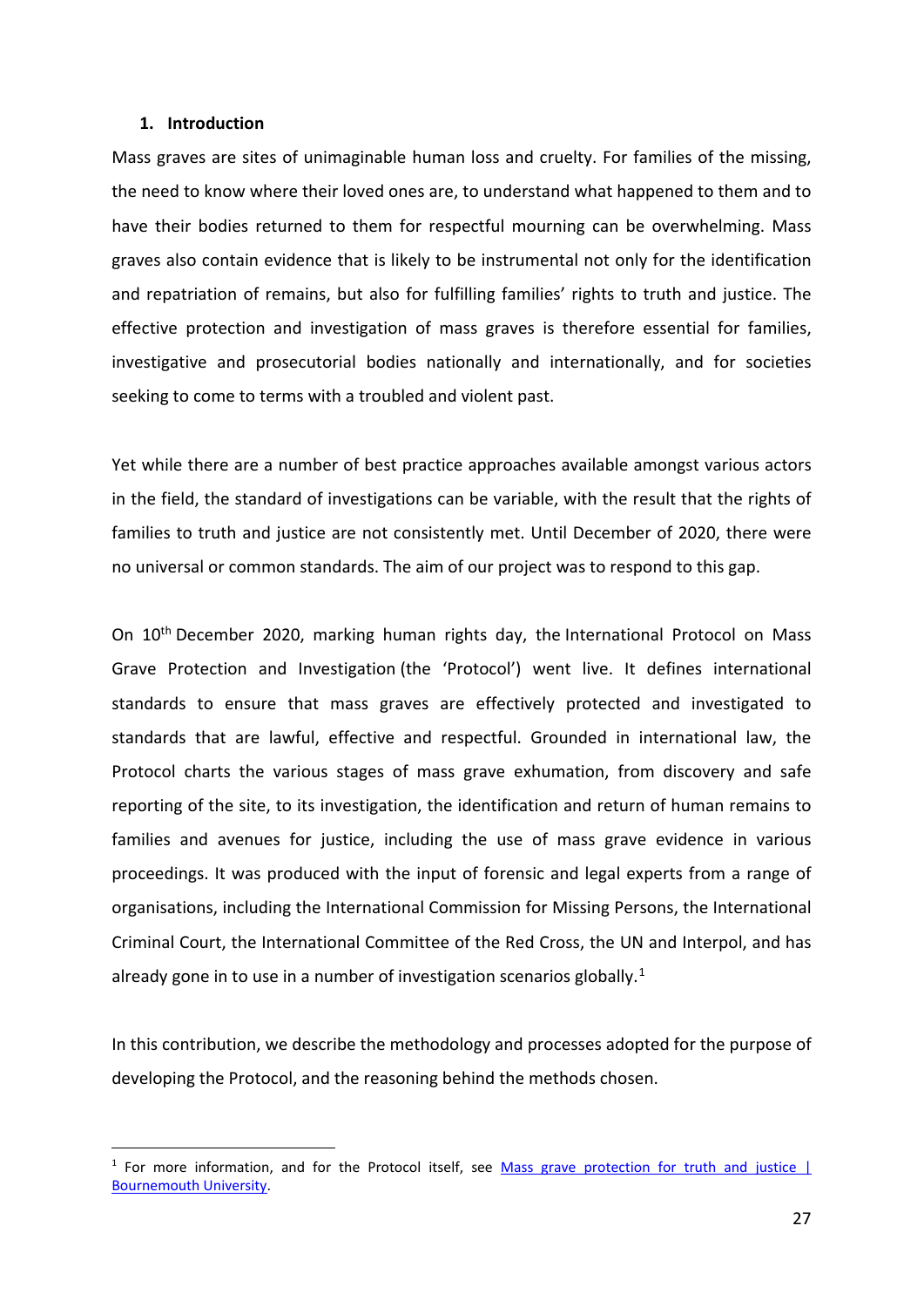Mass grave protection and investigation are complex issues, and they posed specific challenges in our consideration of how best to approach the development of the Protocol. In line with Blackburn's truism that '[r]eflection must take off from where we stand'[2,](#page-2-0) from the outset, the starting point of the project was the need of families for truth and justice. In order to achieve these goals, however, a multiplicity of needs and interests must converge, which may not be consistent with one another, compatible or readily reconcilable, but at the same time they are interdependent in their practical realisation: a thorough, impartial and expert legal process, for example, is likely to be instrumental in the determination of truth needs for families, while a successful investigation and prosecution relies upon community access to the site, as well as witness testimony.

In addition, the multiple actors involved with the mass grave investigation process emanate from a wide range of legal and scientific disciplines, each with their own rules and standards of professional practice. They must work together and coordinate their activities for a common goal, whilst simultaneously maintaining communication channels with victims' families and affected communities. And finally, the types of mass graves of concern to the project were associated with conflict and/or gross human rights violations, thereby engaging potentially different branches of international law.

The problem of mass grave protection and investigation is therefore a real-life question with far-ranging implications. It is both global and multidisciplinary in nature, necessitating an approach which would enable the production of an instrument capable of practical application in diverse contexts, meaningful for all engaged disciplines, compatible with several legal contexts and which did not lose sight of the very real plight and needs of families of the missing.

A clear and considered methodology for the project was therefore essential in order, firstly, to ensure that all of these complex factors and interrelationships could be properly examined and reflected in the Protocol, and secondly, to ensure that the resulting

<span id="page-2-0"></span><sup>2</sup> Simon Blackburn, *Truth: A Guide for the Perplexed* (Penguin 2006) 129.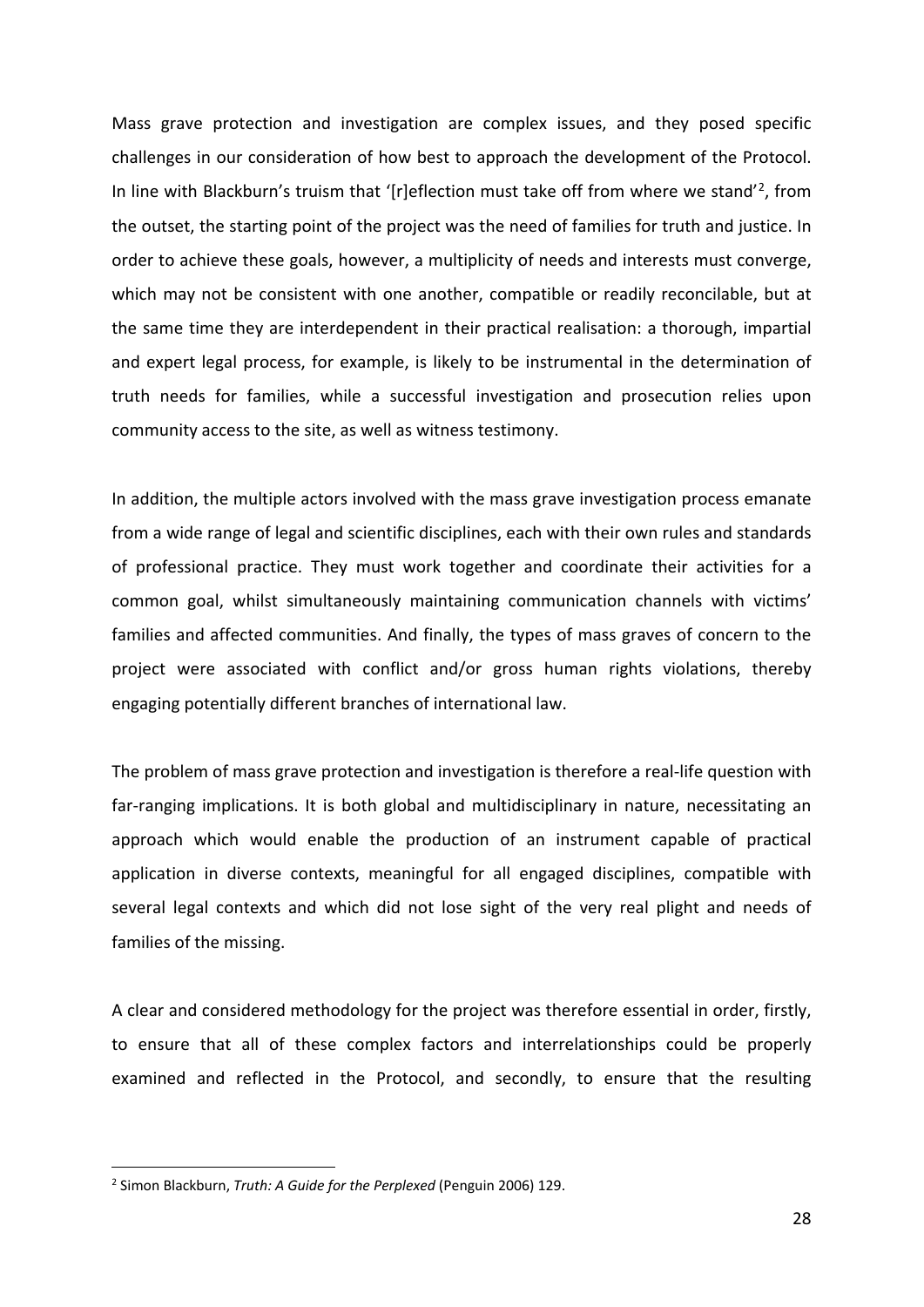instrument could be seen as a credible tool both practically and intellectually, capable of fulfilling its purpose effectively and in full.

Our contribution reflects the way in which these methodological challenges were addressed. It begins with a description of how the particular methodology was identified and developed, before going on to consider how the methodology was applied in practice. We include particular reflections on how the methodology for the project had to be adapted in the light of the Covid pandemic, including the unanticipated adoption of virtual methods to facilitate expert engagement. Attention is also paid to the process of selecting experts to participate in the production of a practical tool, the use of round-tables as collaborative spaces for exploration, exchange and explanation and some thoughts on lessons learned. The second author of this contribution joined the project at the practical application stage. As a result, reflections on the development of the methodology are those of the first author alone.

# **2. The starting point: determining the methods**

My wish to develop an instrument that reflected the interests and approaches of all actors engaged in mass grave recovery, which would serve as a practical tool for the many disciplines involved and which was firmly grounded in law meant that a very specific, tailored methodology for the project would be required. Seeking to advance both theory and practice with a view to 'producing knowledge to inform and direct social change'[3](#page-3-0) pointed to the need for a combined methods approach<sup>[4](#page-3-1)</sup>: (1) a more theoretical, doctrinal approach to identify the legal bases for both protection and investigation, together with an exploration of existing relevant academic and practitioner materials; and (2) a multidisciplinary, qualitative approach that would enable me to draw on the knowledge, expertise and practical experience of the various professions engaged.

<span id="page-3-0"></span><sup>3</sup> Alan Clarke, 'Research and the Policy-making Process' in: Nigel Gilbert (ed), *Researching Social Life* (2nd edn, Sage 2001) 30.

<span id="page-3-1"></span><sup>4</sup> Not to be confused with mixed methods which is understood to comprise both qualitative an quantitative methods (see for example John Creswell, 'Mixed-Method Research: Introduction and Application' In Gregory Cizek (ed) *Handbook of Educational Policy* (Academic Press 1999).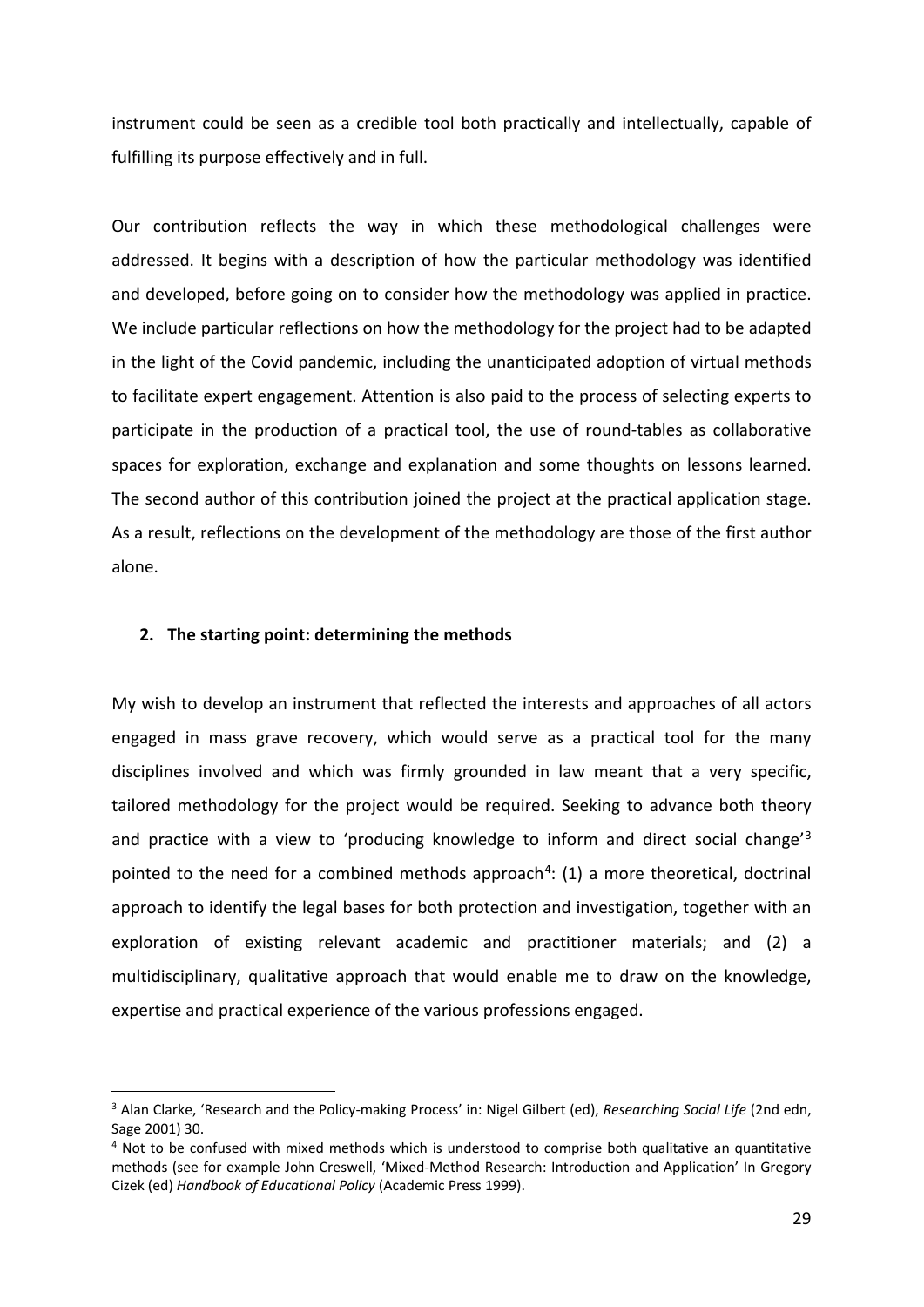# 2.1 *Desk-based, doctrinal research*

With the realisation of the needs of families to truth and justice as the starting point of the project, it was essential that the legal underpinnings for both protection and investigative practice be drawn out in order to underscore the duty to act, and to do so effectively and lawfully. To this end, my particular focus was on the rights of victims and their families, the responsibilities of States and individual criminal accountability. In light of the potential application of international human rights law, international humanitarian law and international criminal law to a mass grave scenario, my intention was to clarify existing legal rights and responsibilities in the mass grave context across all three legal fields. I hoped to do this by mapping provisions to each specific stage of mass grave investigation, identifying areas of commonality, and hence providing, to the extent possible, a unification of legal provisions for the purpose of the investigation. This attempt at unification was important to the project and its victim focus: for victims and their families, the question of whether loss of life or serious harm arose in the context of human rights, humanitarian or international criminal law does not change the nature of the harm they have suffered or their need for remediation. As Bassiouni writes, as far as governing legal regimes are concerned, '[s]uch distinctions are of little significance to victims in their quest for redress'. [5](#page-4-0) In order to achieve this, I chose a traditional legal research method<sup>[6](#page-4-1)</sup> as a means of ensuring the detailed analytical rigour necessary for distilling relevant state duties as international norms derived from the corpus of the various branches of international law.<sup>[7](#page-4-2)</sup>

Whilst doctrinal research provides the researcher with the foundational basis upon which to analyse the law in its context, the method does not offer practical tools for finding solutions for the protection and guaranteeing of legal rights and duties. To answer the research question posed, it was therefore important to go beyond this doctrinal research approach, with a view towards policy and practice. Whilst there are methodological approaches such

<span id="page-4-0"></span><sup>5</sup> Cherif Bassiouni, 'International Recognition of Victims' Rights', (2006) 6 HRLR 203, 205.

<span id="page-4-1"></span><sup>6</sup> See for example, Mark van Hoecke 'Legal Doctrine: Which Method(s) for What Kind of Discipline' in Mark van Hoecke (ed) *Methodologies of Legal Research* ((Hart 2013).<br><sup>7</sup> For example, Michael Salter and Julie Mason, 'Writing Law Dissertations: An Introduction and Guide to the

<span id="page-4-2"></span>*Conduct of Legal Research'* (Longman, 2007); Mike McConville and Wing Hong Chui, '*Research Methods for Law'* (Edinburgh University Press 2007) and Paul Chynoweth, 'Legal Research' in Andrew Knight and Les Ruddock, *'Advanced Research Methods in the Built Environment'* (Wiley-Blackwell, 2008)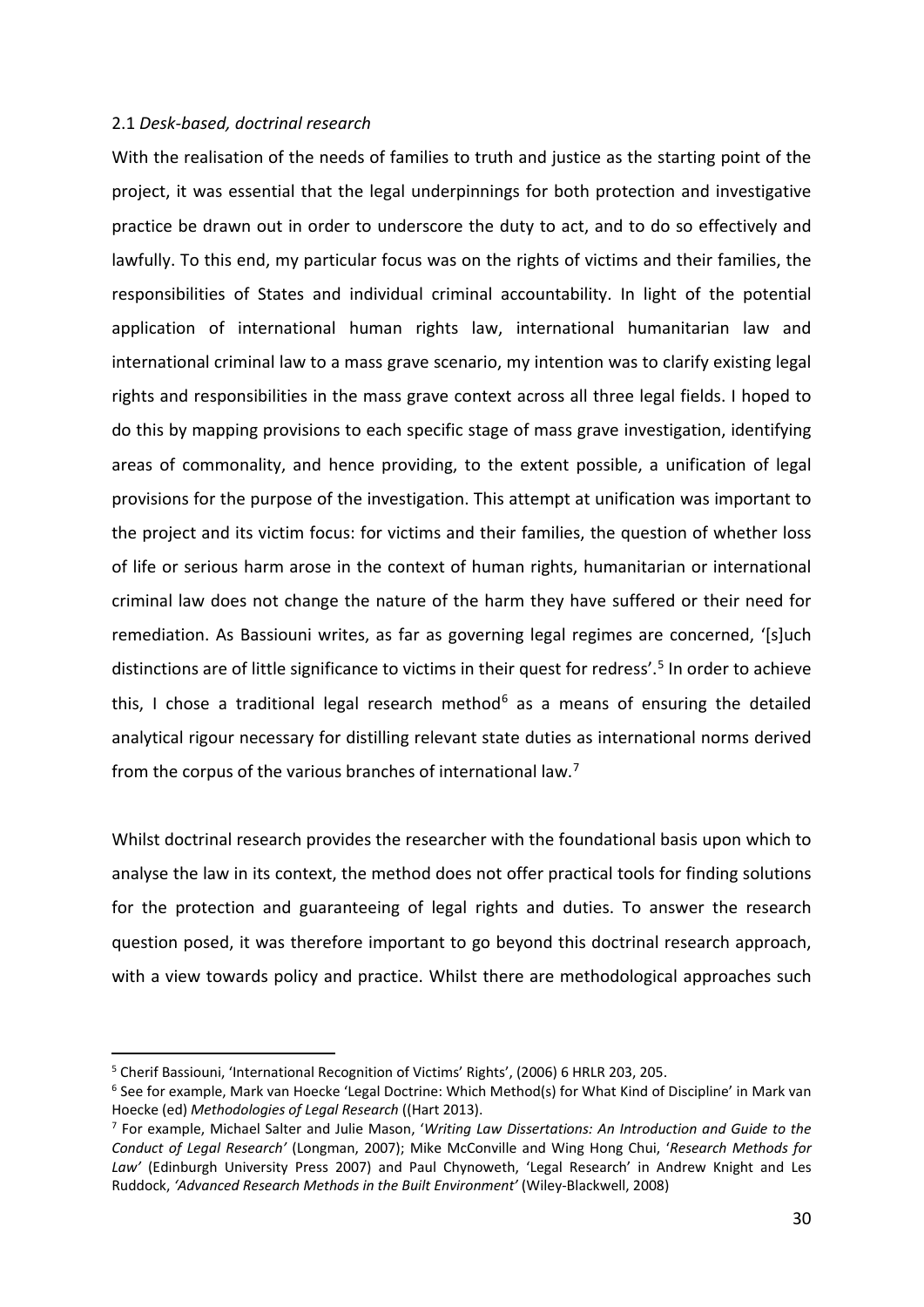as the New Haven School method<sup>[8](#page-5-0)</sup> (both a problem-revealing and problem-solving approach that is attractive for its interdisciplinary focus and the scrutiny it allows of state policies, methods, approaches and procedures by examining their application to societal problems<sup>[9](#page-5-1)</sup>) the question posed here, I felt, required an element of empirical research through engagement with expert practitioners, including leading judges, prosecutors, investigators, forensic scientists and victim specialists. This, I felt, would enable the Protocol to be both academically sound as well as practically operational and cognisant of varying real world contexts, without replicating what was already in existence.

# 2.2 *Expert consultation*

The project therefore required a multi-disciplinary inquiry akin to empirical-legal research and in particular, the gaining of knowledge by recourse to direct experience, to inform and guide the content of the Protocol to ensure it reflected best practice in relation to the investigation of mass graves and the dignified, respectful, indiscriminate and lawful handling of human remains. Since a purely law-driven methodology would only reach so far, I turned to the social sciences to facilitate the necessary engagement with practitioners as expert participants in the project in order to elicit information on the practical ramifications of the protection and investigation process.<sup>[10](#page-5-2)</sup> Participatory research denotes a large spectrum of research practice typically designed to generate knowledge and understanding whilst maintaining a pragmatic but equitable approach.<sup>[11](#page-5-3)</sup> With any such research project, such as the one designed here, there is interaction with practitioners at various stages of the project and in an iterative way. In that sense the participatory research could provide an umbrella classification for the project, but the engagement with expert-participants, I felt, had to be

<span id="page-5-0"></span><sup>8</sup> Michael Reisman *et al* 'The New Haven School: A Brief Introduction' (2007) 32 *Yale Journal of International Law* 575.

<span id="page-5-1"></span><sup>9</sup> Steven Ratner and Anne-Marie Slaughter, 'Appraising the Methods of International Law: A Prospectus for Readers' (1999) 93(2) *American Journal of International Law* 291.

<span id="page-5-2"></span><sup>10</sup> A helpful starting point for such qualitative research is Catherine Cassell and Gillian Symon (eds), *Essential Guide to Qualitative Methods in Organizational Research* (Sage 2004). See also Russell Bernard, *Research Methods in Anthropology: Qualitative and Quantitative Approaches* (2nd edn Alta Mira Press 1995)

<span id="page-5-3"></span><sup>11</sup> For an appraisal see Andrea Cornwall and Rachel Jewkes 'What is Participatory Research?' (1995) 41(12) *Social Science & Medicine* 1667. There is, however, very little literature on the application of such an approach to law.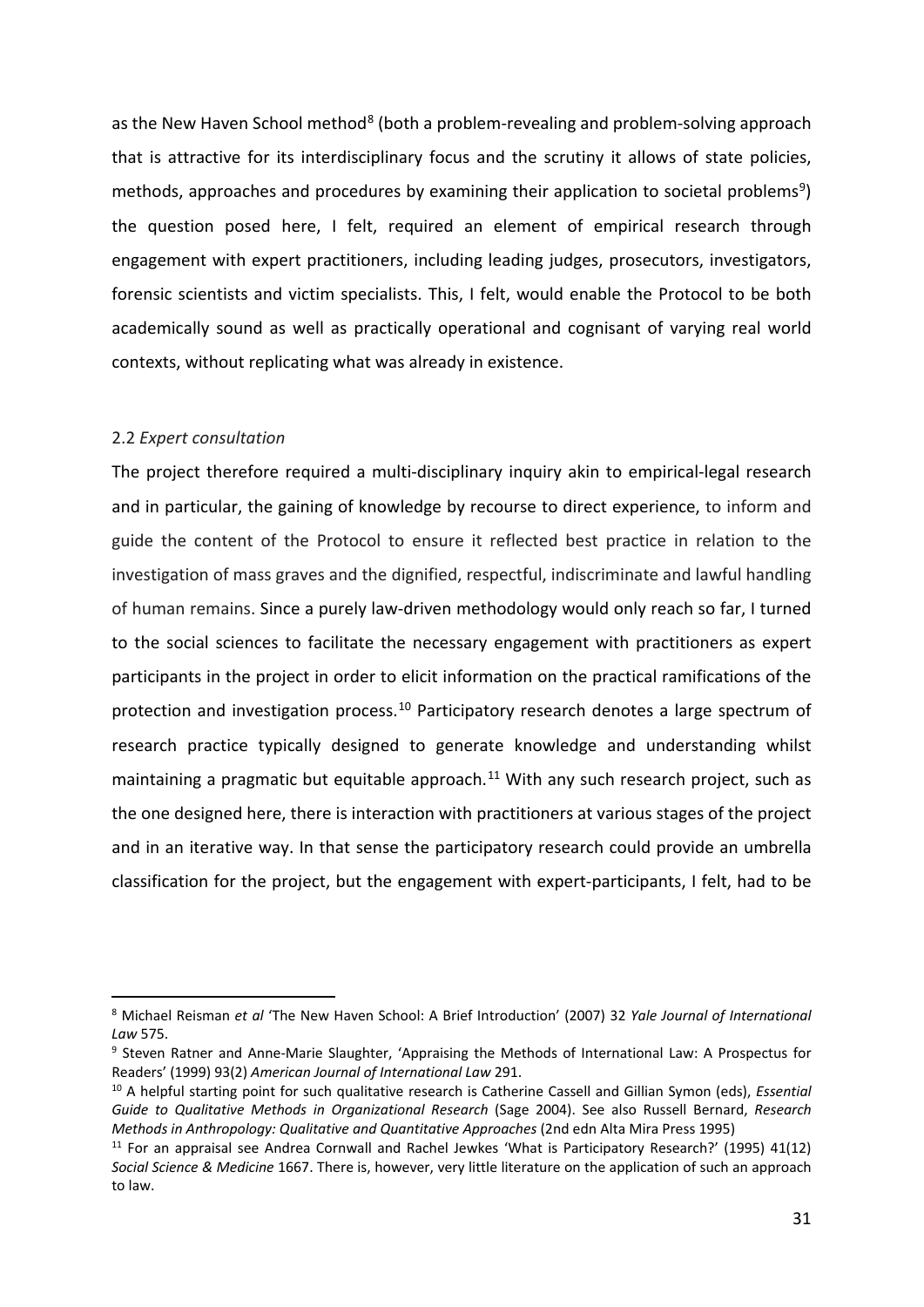very focused and directed.<sup>[12](#page-6-0)</sup> Furthermore, this second step of seeking the views of experts presented a clear logistical challenge of access and feasibility for me as the researcher.

After contemplating the benefits of conducting face-to-face interviews<sup>[13](#page-6-1)</sup> and following the review of other standard setting projects (such as the Belfast Guidelines on Amnesty, and the Nuremberg Principles on Cooperation between Civil Society Actors and Judicial Mechanisms in the Prosecution of Conflict-Related Sexual Violence) I was persuaded that the more suitable method for this project was collaboration and exchange through a combination of expert participant round-tables, together with a broader round of expert consultation during the drafting process.<sup>[14](#page-6-2)</sup> This combination, I hoped, coupled with rigorous analysis<sup>15</sup>, would facilitate the multi-disciplinary, international and inclusive approach necessary to ensure the Protocol took into account the different and possibly conflicting needs and sensitivities of survivors vis-à-vis the demands of criminal justice, capacity, resources and scientifically robust practices.

In opting to conduct round tables with expert participants, I was conscious that I would likely be engaging with very busy professionals, who had competing workloads and priorities. Round tables presented an opportunity for me to bring experts together, away from their places of work (and hence with less competing distractions) to focus in depth, for a determined period of time, on a single issue with a group of other experts. I also hoped that in opting for a highly collaborative approach to the development of the Protocol, I would generate a sense of ownership, which would assist with content, impact, and subsequent application of the Protocol in real-world contexts.

<span id="page-6-0"></span> $12$  And thus not necessarily compatible with a 'bottom-up' approach typically associated with participatory research.

<span id="page-6-1"></span> $13$  As a researcher, I am familiar with interviewing which formed part of my PhD and a funded project. For an introduction to interviewing see Steinar Kvale, *InterViews: An Introduction to Qualitative Research Interviewing* (Sage 1996).

<span id="page-6-2"></span><sup>&</sup>lt;sup>14</sup> These round-tables arguably have some commonality with what is known as focus group research but here it was embedded in an iterative process which included also consultation. An appraisal of focus group research is beyond the scope of this paper; for an introduction to focus group research see, for example, Catherine Cassell and Gillian Symon (eds), *Essential Guide to Qualitative Methods in Organizational Research* (Sage 2004) and Pamela Kidd and March Parshall, 'Getting the Focus and the Group: Enhancing Analytical Rigor in Focus Group Research' (2000) 10 *Qualitative Health Research* 293.

<span id="page-6-3"></span><sup>&</sup>lt;sup>15</sup> See infra on analysis mode employed.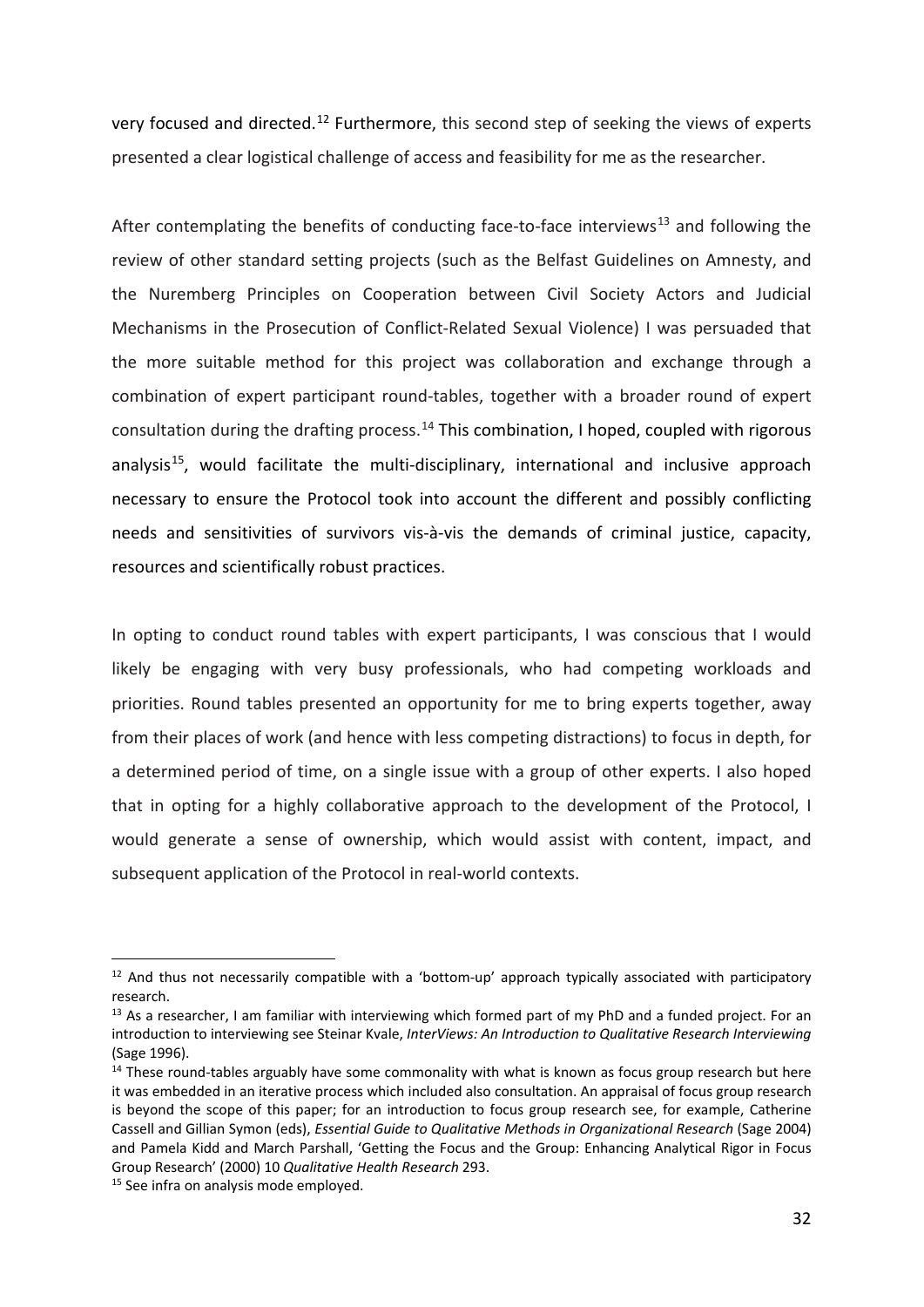For all those reasons, my selected methodology comprised:

- a desk-based review of legal provisions, academic and practitioner materials, and the production of an initial document for consultation;
- a collaborative round-table event for expert participants, based on the initial consultation document;
- revision of the document in light of the input of expert participants;
- external consultation and review of the revised draft by a second group of expert practitioners and academics;
- revision of the document in line with the views and comments received;
- the conduct of a second collaborative round-table event, with our fig.1: Iterative Process expert participants;
- revision and finalisation of the Protocol.

Figure 1, taken from the funding application for the project, illustrates this iterative process.

With the specific aims of the Protocol in mind, I was conscious of both the advantages and limitations of the Protocol being produced from within an Academic institution, and developed the project, including the anticipated practical delivery of the methodology, accordingly. Most notably, the independence of the project lay in its academic anchorage, and I felt this was crucial to the perceived legitimacy of the resulting Protocol. In particular, the document does not endorse an activist or particular institutional stance, whether that be human rights



activism, advocacy or 'forensic humanitarianism'. [16](#page-7-0) Such an academic anchorage is not trivial, for academic mandates are empowering and liberating, as well as limiting. Academia has an advantage of public acceptance, since, as Hannah Arendt put it 'nowhere do we hear

<span id="page-7-0"></span><sup>16</sup> See, for example, Claire Moon, 'Human rights, human remains: forensic humanitarianism and the human rights of the dead' (2014) 65 *International Social Science Journal* 215-6.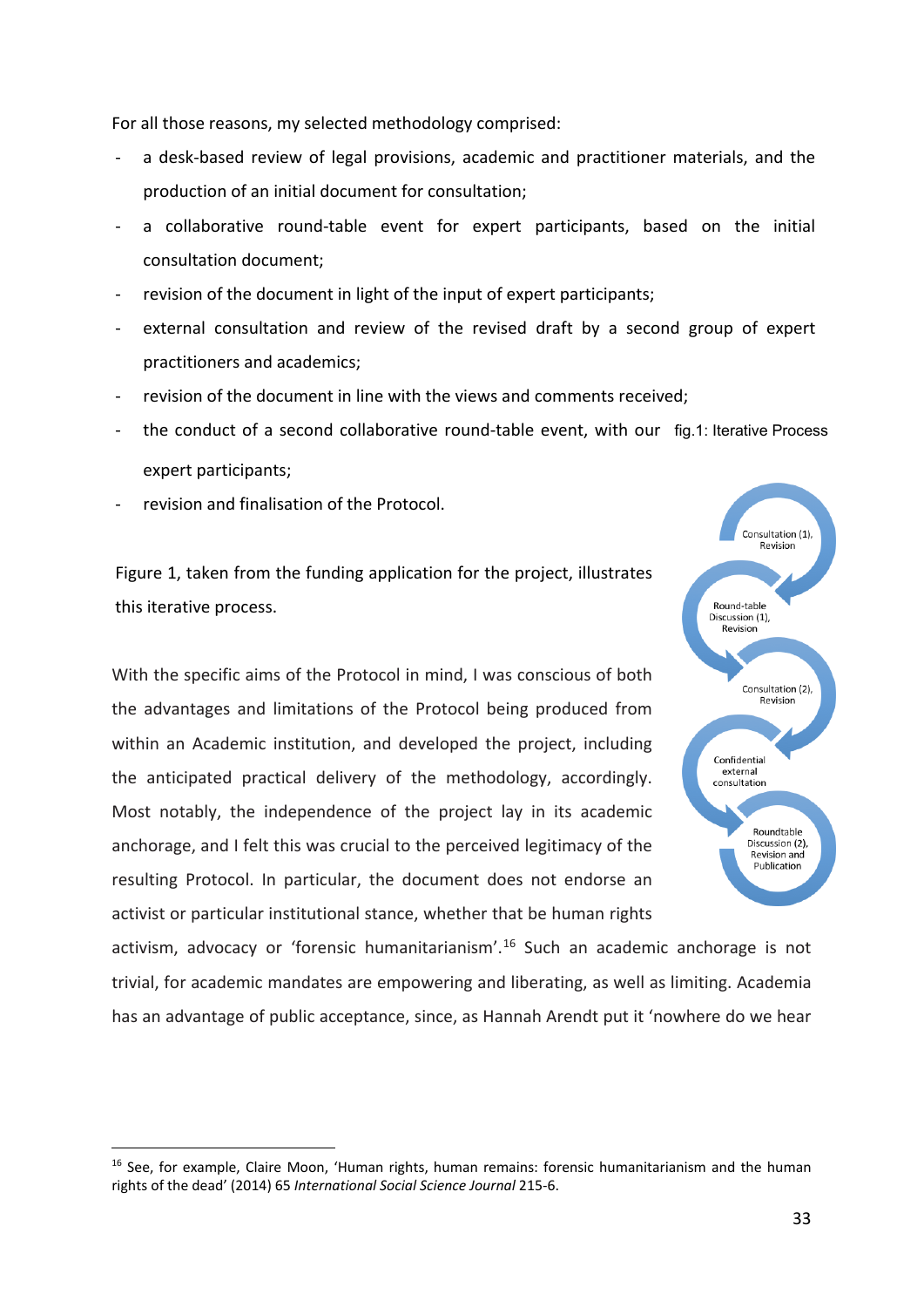of any attempt by the universities at seizing power'. Yet, she continues, '[v]ery unwelcome truths have emerged from the universities.'<sup>[17](#page-8-0)</sup> We can sometimes say what others cannot.

But the Protocol could not be achieved without practitioners, and the project methodology was predicated on my great confidence in the theoretical contribution which practitioners would make. In order to better enable access to expert practitioners and to enhance the prospect of real-world application, I sought a project partner from beyond academia with international reach, professional expertise and global respect.

I reached out to the International Commission on Missing Persons, an intergovernmental organisation that has extensively supported States to investigate mass graves. The ICMP is a key policy maker, state advisor and capacity builder in the field, and so constituted an ideal project partner for the creation of a new protection and investigation tool.

Finally, I felt that the project, and I, would benefit from the input and support of a Steering Group during the production of the Protocol. The composition of this steering group was also influenced by methodological input, with one steering group member having prior expertise in producing guidelines and brokering consensus.

# **3. Practical Application of the Methods**

Following the award of funding and through the recruitment of Author 2 the reflections from now are that of a duo (we/us i.e. Author 1 and Author 2).

In the previous section, we indicate how and why the methodology for the production of the Protocol was chosen. In this section, we describe how the methodology operated in practice. We include, where relevant, our reflections on what we felt went well, what less so, and what we might do differently next time around. We have also incorporated any lessons learned from previous projects which influenced our decisions and actions during

<span id="page-8-0"></span><sup>&</sup>lt;sup>17</sup> Hannah Arendt, Politics and Truth, Originally published in The New Yorker, February 25, 1967, and reprinted with minor changes in Between Past and Future (1968) and The Portable Hannah Arendt edited by Peter Baier (2000) and Truth: Engagements Across Philosophical Traditions edited by Medina and Wood (2005), at 310.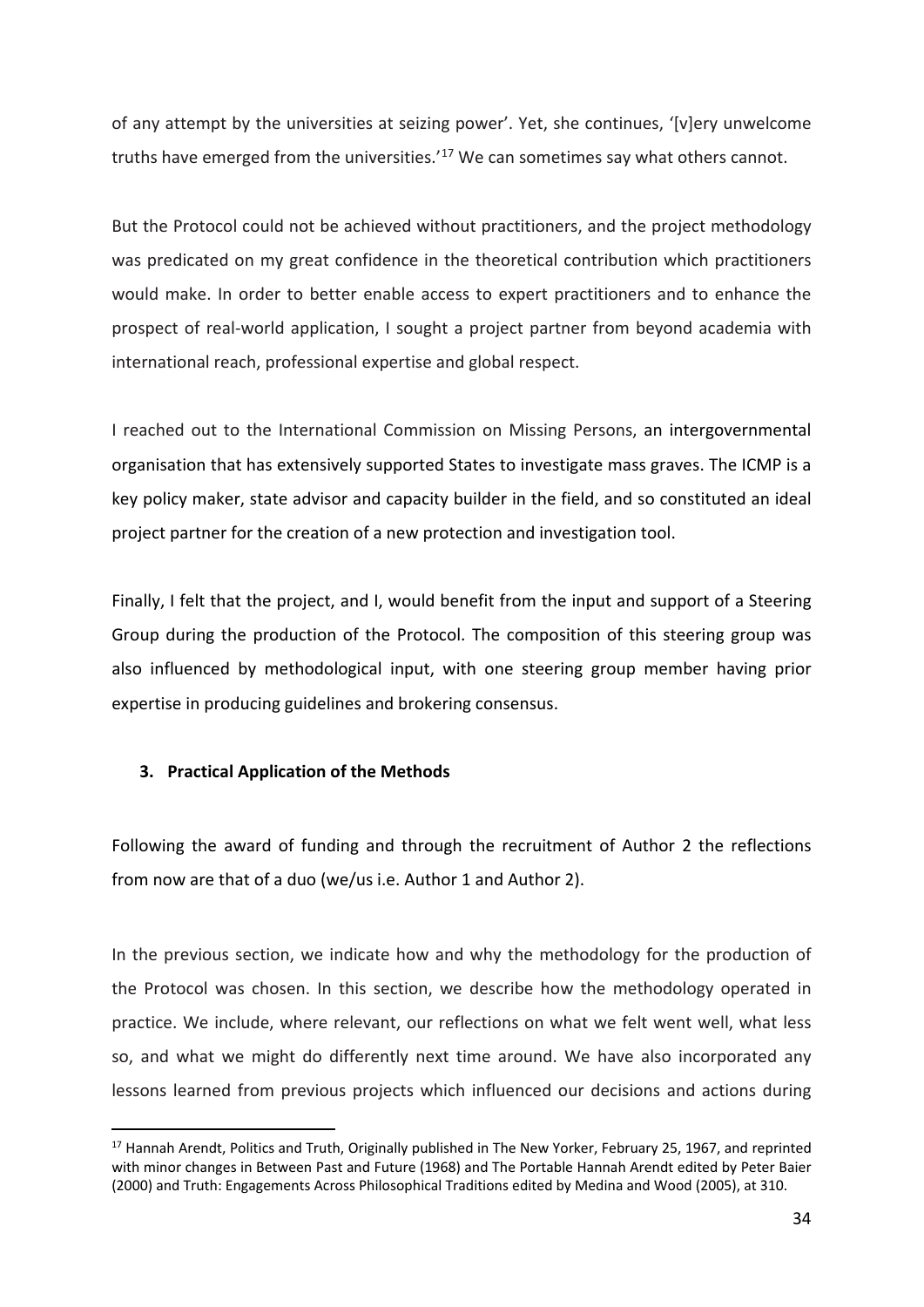the course of producing the Protocol in so far as they relate to the practical application of the methodology. Finally, we reflect on the need to switch to virtual methods during the course of the project and the impact that this had on the project itself, as the Covid pandemic made the prospect of face-to-face meetings impossible.

# 3.1 *Desk-based research: unifying legal provisions and selecting a focus and format*

In preparation for our first attempt to create a document akin to legally-based guidelines (we called it a briefing document at this stage) we consulted, reviewed and critically analysed a wealth of materials with a view to ensuring the legal cohesion and underpinnings of the Protocol, to avoid duplication of existing materials and to identify with greater precision the appropriate focus for our work.<sup>[18](#page-9-0)</sup> The desk-based research brought together, and enabled us to compare and contrast the wider issues relating to mass grave protection based on a systematic, critical review of:

- *legal provisions* including applicable treaties in the fields of international human rights law, international humanitarian law and international criminal law, customary international humanitarian and human rights law, as well as domestic protection efforts (such as contained in Bosnian and Iraqi legislation) to identify and compare existing legal standards and requirements;
- *academic literature* relevant to mass grave protection, investigations and the effect on survivors from the disciplines of forensic science, law, securitisation studies, transitional justice and psycho-social research, in order to capture current debate and discussion;
- *procedures and best practices* relating to mass graves, their protection and investigation, missing persons and disaster victim identification, as employed by the international criminal tribunals, fact-finding missions across the world, the International Committee of the Red Cross, Interpol and various expert forensic organisations. This included reaching out to a number of forensic organisations to access their standards and practice manuals, and we had multiple conversations with practitioners across the world, in order to fully

<span id="page-9-0"></span><sup>&</sup>lt;sup>18</sup> A sample of the materials reviewed now feature in Appendix A of the Protocol. The project has explicit recourse to the 2016 Minnesota Protocol on the Investigation of Potentially Unlawful Death, which served as a benchmark for us in the conduct of our project.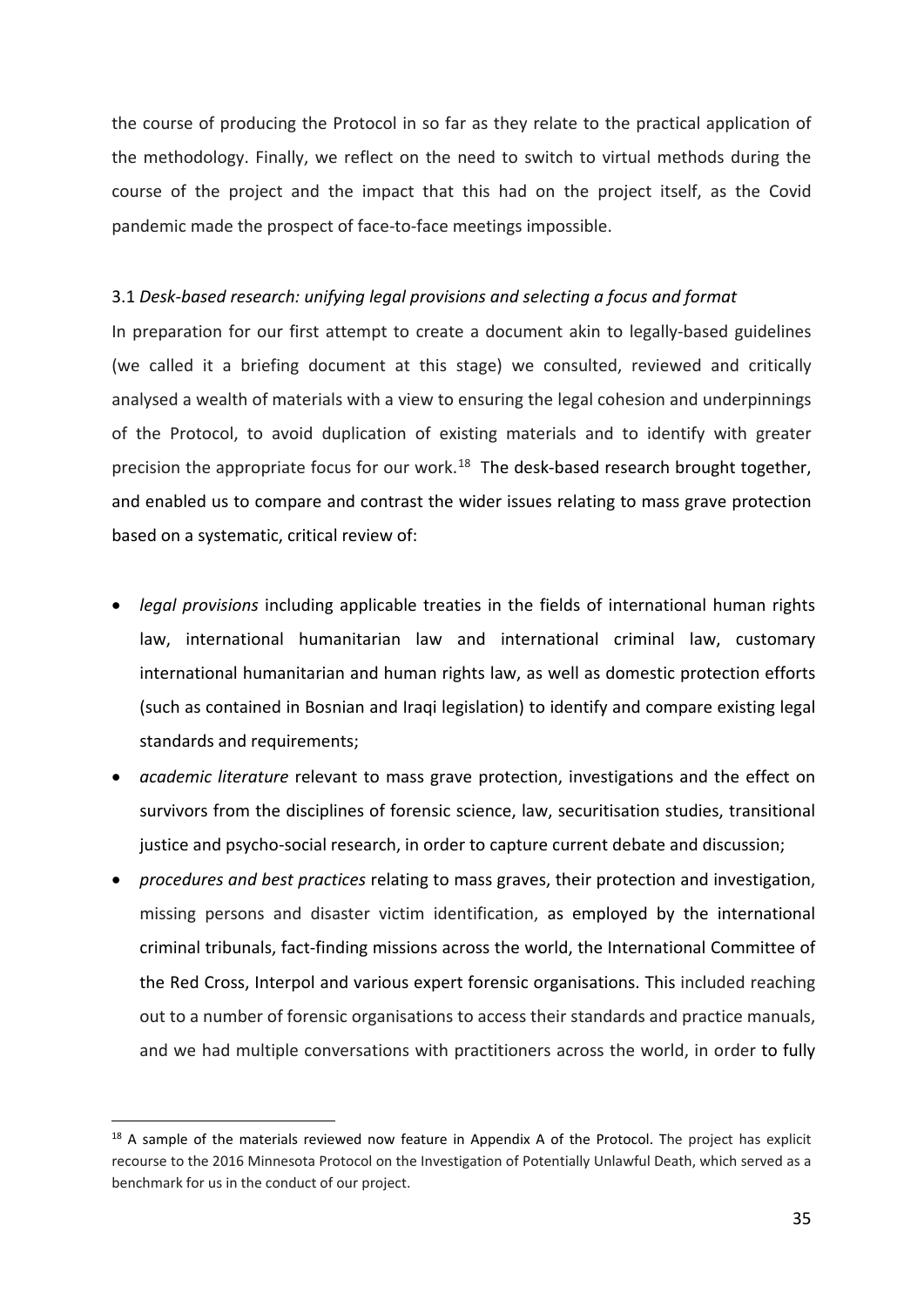appreciate operational efforts to date regarding mass grave investigations, including their successes and shortfalls in meeting stakeholder needs or legal requirements.

#### 3.2 *The development of a Briefing Document*

Having collated and analysed a plethora of materials, in the summer of 2019 we began drafting the briefing document for the first round-table event, scheduled for October of that year. Our first consideration was how best to present that material for our target audience: a multidisciplinary, mostly practitioner, expert-readership.

Structurally, through our careful review of existing materials, a chronological approach emerged whereby the Protocol would reflect the various stages or phases that mass grave protection and investigation would require in order to fulfil family truth-seeking and the pursuit of justice (which we understood in a broad sense to encompass reparative and retributive elements).

The intended multidisciplinary audience for the Protocol presented a challenge in terms of the content of the Protocol and how material should be presented. While we needed the Protocol to have a firm legal basis, we were mindful that our intended audience were not all lawyers, and it was essential to us and the future practical application of the Protocol that the document should be accessible for all engaged disciplines. We decided that each of the chronological sections would start with as clear a statement of the law as possible in order to outline the rights of victims and societies and to map them against corresponding state duties. Once the legal basis was set out for each section the practical aspects of how to implement those norms was spelled out in a manner that was readable for all, using nonlegalistic language. We then ended each stage with a 'Reference and further Reading' section.

Chronology of processes, as will be discussed below in relation to analysis, ended up serving us well as our thematic analytical structure. Furthermore, through this choice of structure and content we began the development of a novel and unique way of creating standards by frontloading the legal norms for each chronological step in the process, allowing the relevant practice-related elements to follow on from that legal basis. This approach was a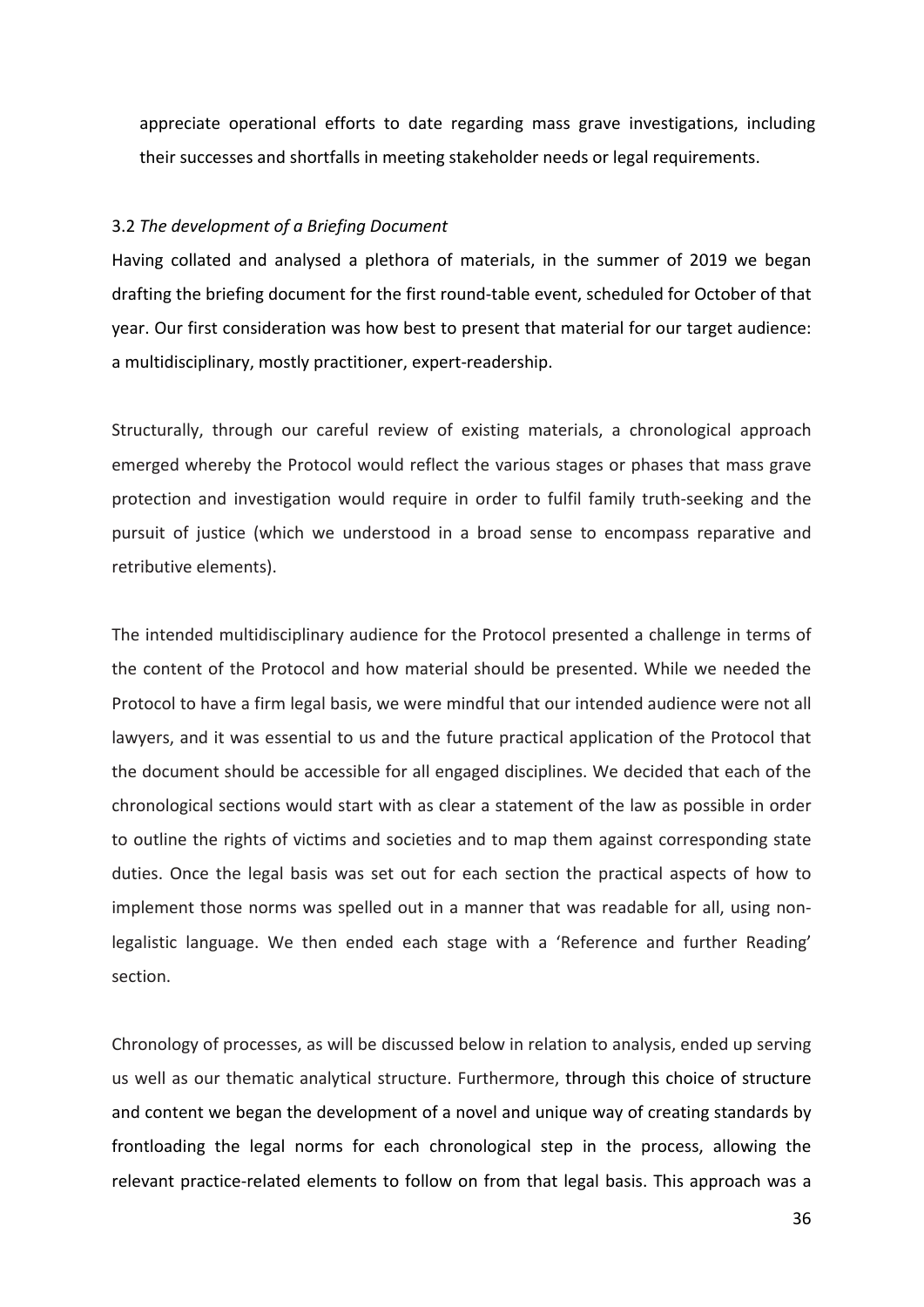departure from the other standard setting examples we had reviewed, and we were keen to see how it would be received by experts at the first round table event.

Finally, we were mindful that the Protocol was intended for use by busy practitioners who were likely to be working in difficult and potentially chaotic situations, and so accessibility, readability and easy navigation were key considerations for the adopted format and design. Our mantra was simply to convey maximum content in minimum space and time using footnotes sparingly.[19](#page-11-0) Naturally the various materials which we had reviewed offered us an insight into how best to present the material. In the end, the briefing document was modelled on research briefings regularly prepared by the UK Parliamentary Office of Science and Technology (known as Parliamentary POST notes)<sup>[20](#page-11-1)</sup> and also echoed the layout of the Minnesota Protocol on the Investigation of Potentially Unlawful Death, $21$  a set of scientifically and internationally accepted investigative minimum standards. Importantly, the Protocol neither duplicates nor replaces this or other such existing documents on principles and good practice.

# 3.3 *Selecting participants*

To produce a document with both multidisciplinary and global applicability, our choice of expert participants for the round tables was important: not only in order to inform the content of the Protocol, but also to ensure credibility of the resulting document, and so improve its chances of impact. From the outset, therefore, we established clear criteria for the expert-participants in terms of affiliation, field of expertise and representation.<sup>[22](#page-11-3)</sup> The following selection criteria were employed:<sup>[23](#page-11-4)</sup>

<span id="page-11-0"></span><sup>&</sup>lt;sup>19</sup> In the final Protocol, the use of footnotes is more extensive that we had hoped for, this is however due to the fact that we omitted the further reading sections in the final output, instead limiting our cross-referencing in Appendix 1 to hyperlinked relevant guidelines, principles, handbooks, good practice manuals and protocols.<br><sup>20</sup> The process of developing POST notes is described here: [How to write a policy briefing -](https://post.parliament.uk/how-to-write-a-policy-briefing/#:%7E:text=POSTnotes%20help%20Members%20of%20the%20House%20of%20Commons,horizon%20scanning%20undertaken%20by%20our%20team%20of%20advisers.) POST

<span id="page-11-1"></span>[<sup>\(</sup>parliament.uk\)](https://post.parliament.uk/how-to-write-a-policy-briefing/#:%7E:text=POSTnotes%20help%20Members%20of%20the%20House%20of%20Commons,horizon%20scanning%20undertaken%20by%20our%20team%20of%20advisers.) accessed 14 June 2021.

<span id="page-11-2"></span><sup>&</sup>lt;sup>21</sup> United Nations Office of the High Commissioner for Human Rights (2016), The Minnesota Protocol on the Investigation of **Potentially** Unlawful Death <https://www.ohchr.org/Documents/Publications/MinnesotaProtocol.pdf> accessed 14 June 2021. <sup>22</sup> Sara Arber, 'Designing Samples' in: Nigel Gilbert (ed) *Researching Social Life* (Sage 2005).

<span id="page-11-4"></span><span id="page-11-3"></span><sup>&</sup>lt;sup>23</sup> The Belfast Amnesty Project served also as a methodological model and operated with 18 expertparticipants (University of Ulster, 'The Belfast Guidelines on Amnesty and accountability', 2013, available a[t](https://www.ulster.ac.uk/__data/assets/pdf_file/0005/57839/TheBelfastGuidelinesFINAL_000.pdf) [https://www.ulster.ac.uk/\\_\\_data/assets/pdf\\_file/0005/57839/TheBelfastGuidelinesFINAL\\_000.pdf](https://www.ulster.ac.uk/__data/assets/pdf_file/0005/57839/TheBelfastGuidelinesFINAL_000.pdf) accessed 13 March 2021).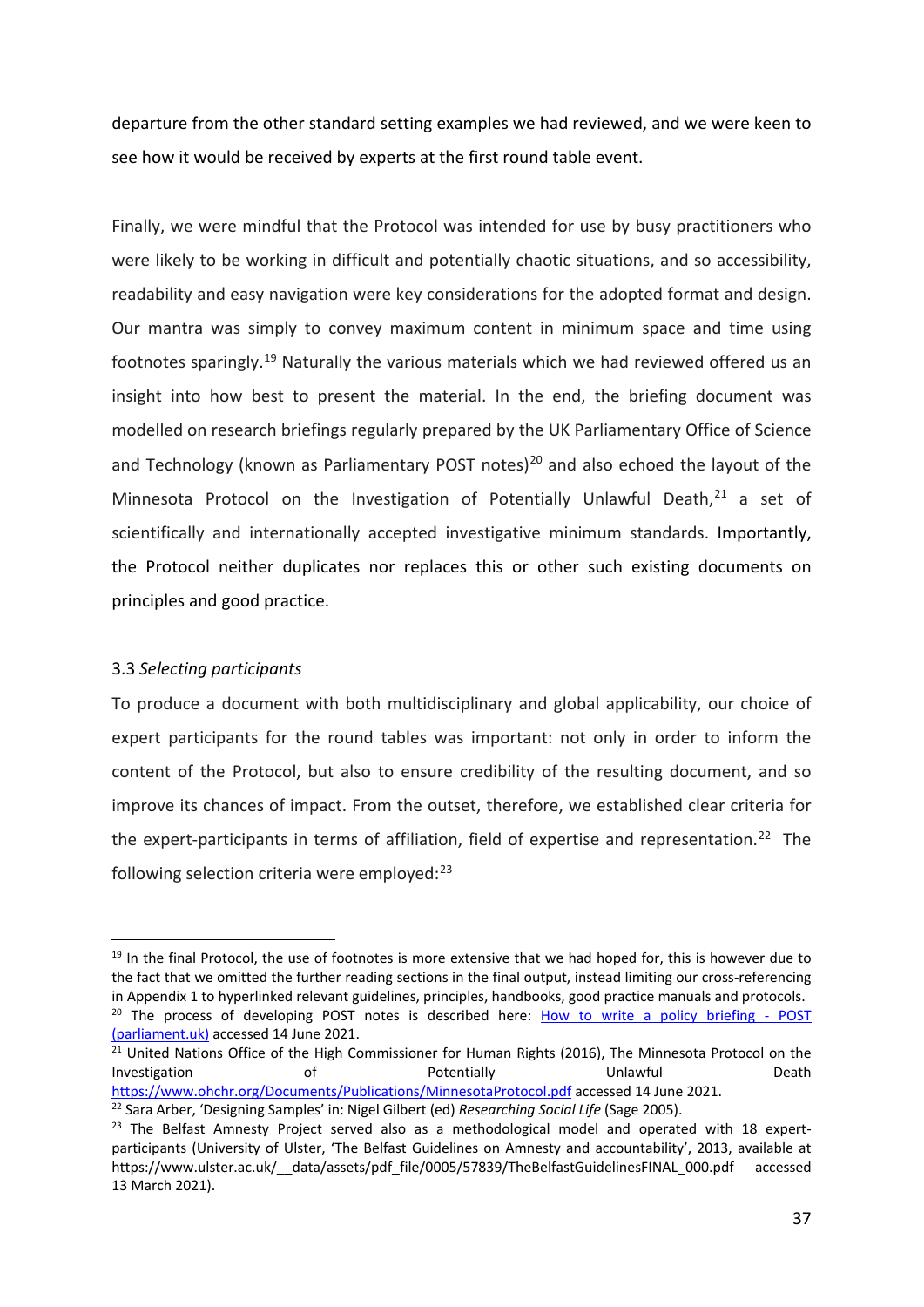- *Geographical Representation*: to reflect different world regions and cultures in which mass graves following gross human rights violations have occurred.
- **Disciplinary Expertise:** to bring together leading experts from the fields of forensic science, investigators, judges, prosecutors, security personnel/police, civil society and victim representatives and academics, reflecting both domestic and international experiences of mass grave protection and investigation, expertise in human rights, humanitarian and/or criminal law, transitional justice and securitisation studies.
- *Practice/Professional Expertise*: to solicit diverse views from those affected notably survivor groups, as well as NGOs and IOs mandated to work with human rights violations resulting in mass graves and representing victims' interests. Significantly, while victims and their families are the intended beneficiaries of the Protocol, they are not its target audience. The Protocol itself is necessarily legally and scientifically technical in nature. Input from survivor representative groups, however, was important to ensure that all stages of the investigative process, as reflected in the Protocol, retained survivor awareness, including in relation to family interactions and communication strategies.

In addition, based upon experience with a previous project, it was clear that continuity of participants between the two round tables was important, in order to ensure a consistency of approach. Invitations to engage with the project were therefore addressed to individuals rather than organisations, and involvement at the outset was premised on a commitment to the project for its duration. If, for example, (as happened during the course of this project) an expert left one organisation and began working for another then (subject to the agreement of their new employer) they would stay involved with the project, rather than being replaced by an individual from within their previous employer organisation.<sup>[24](#page-12-0)</sup>

We sought to keep the group of expert participants to a workable size of 20. Through purposive sampling in line with selection criteria, a list of potential participants was drawn up, based in part on an existing network, known actors in the field, research and

<span id="page-12-0"></span> $24$  The original organisation in this case retained representation within the project, since other members of the expert participant group were employed by it, ensuring the continued buy-in of the organisation to the Protocol.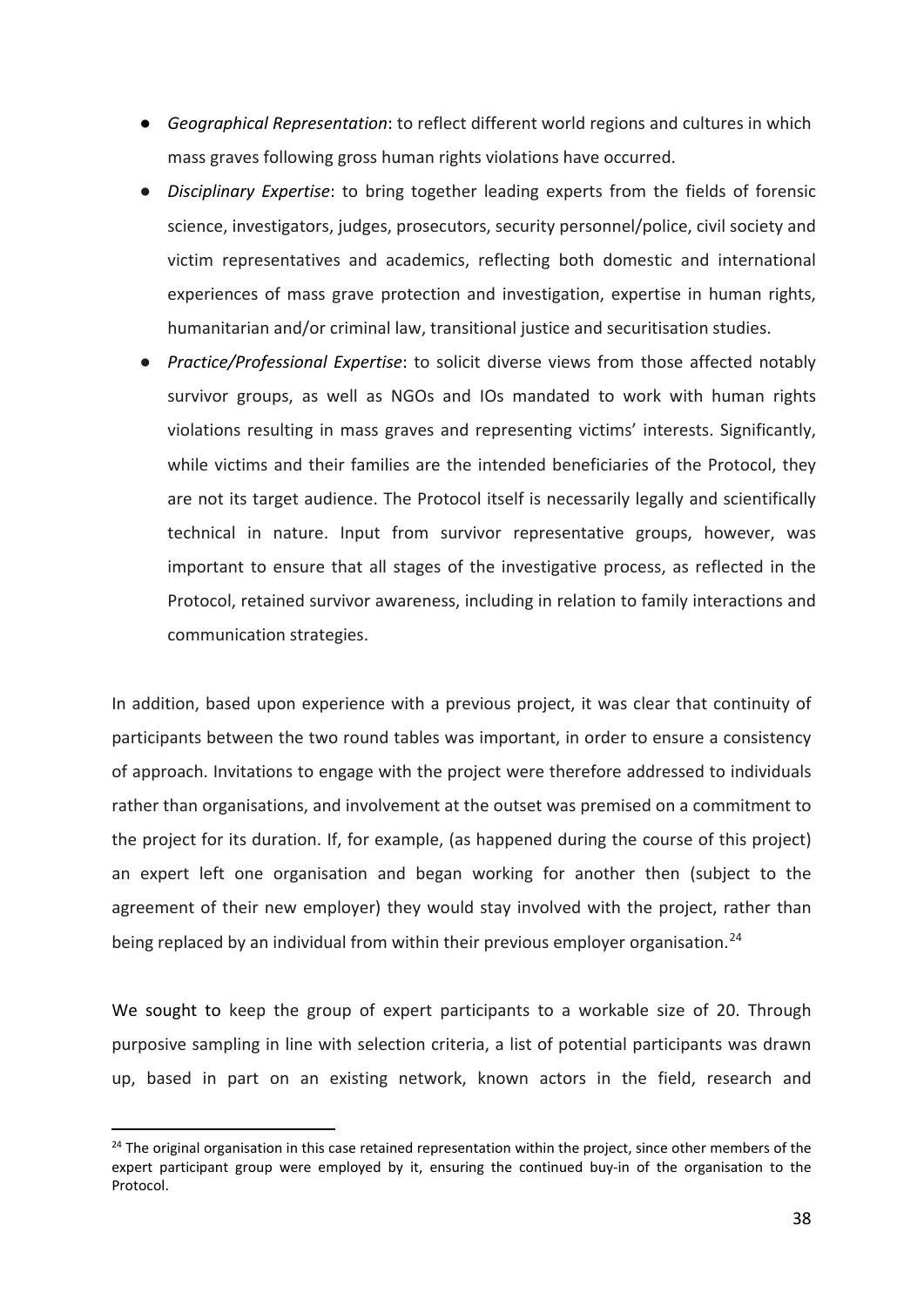recommendations from them. The list evolved in line with the criteria above with each acceptance or rejection, as new permutations arose and the need for aspects of disciplinary and geographical representation changed. On reflection, we had not anticipated how timeconsuming the process would be.[25](#page-13-0)

# 3.4 *Round-table 1*[26](#page-13-1)

Having formed our expert participant group, we were confident that we would have the necessary knowledge and breadth of experience in the room to inform the development of the Protocol. Our next challenge was to consider how we could ensure that the full ambit of knowledge that we would need was teased out during the round table. We were conscious that in any group of individuals, some will naturally be more forthcoming than others, and in the case of our expert participants, a number of practitioners knew each other well from working on mass graves together in the past. It was essential to the success of the project that each and every participant's voice and experiences were clearly heard and considered, since these would guide the development of the Protocol and ensure practical usability.

Spread over two days, we chose to structure the round table into thematic sessions, mapped against the Briefing Document, which would enable us to focus on specific areas of individual expertise. Each expert was invited to share their experience with the group in a short presentation on the given theme, and this would then be followed by a group discussion. This ensured that all participants were heard during the round table event, and their thoughts discussed openly by the group.

To further facilitate engagement and input from all our participants, we paid particular attention to the role of the academic moderator, and her role to privilege all. Finally, we encouraged a candid and open approach amongst participants. For the purpose of the event, we applied the Chatham House Rule:

<span id="page-13-2"></span>*"When a meeting, or part thereof, is held under the Chatham House Rule, participants are free to use the information received, but neither the identity nor the affiliation of the speaker(s), nor that of any other participant, may be revealed."*[27](#page-13-2)

<span id="page-13-0"></span><sup>&</sup>lt;sup>25</sup> The process took nearly 3 months in total.

<span id="page-13-1"></span> $26$  The first roundtable was held in-person on 23-24 October 2019 at Bournemouth in the UK.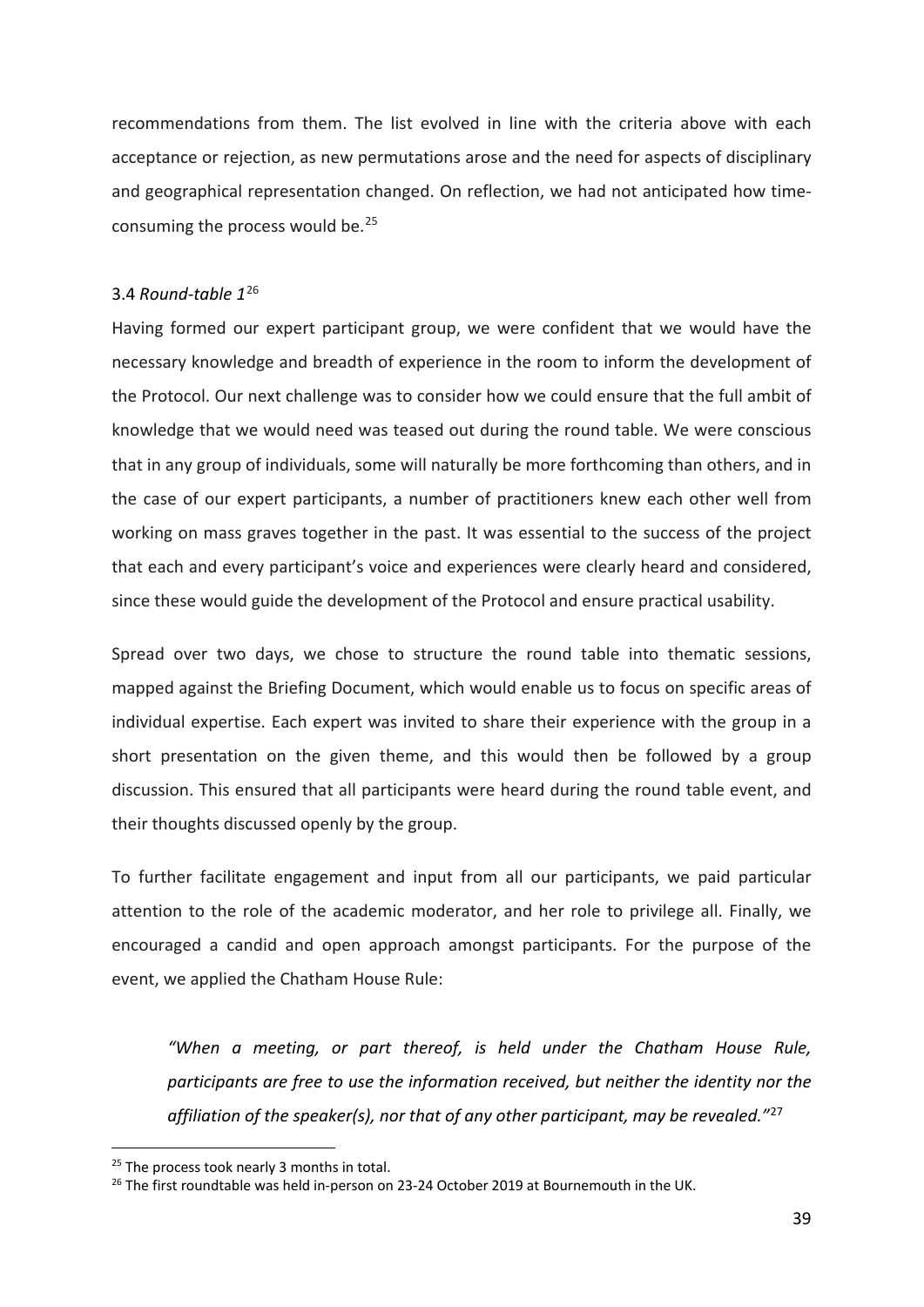With a number of different organisations represented at the round table event, each organisation with its own mission and agenda, the importance of project independence – the 'academic independence' we had hoped would envelope the development of the Protocol – emerged in practice by virtue of holding the event at an academic institution. We sought to reinforce that independent stance with an introductory message urging the exploration of the subject matter from a point of mutual curiosity and impartiality, a desire for an increased understanding and the improvement of practice, reflected and anchored in turn in law.

Finally, on reflection, and something not explicitly contemplated from the outset, was the need to gain all expert participants' trust in us both personally and professionally, in order to elicit open and frank information, including examples of when things had not gone as well as they might have hoped.<sup>[28](#page-14-0)</sup> Naturally, careful communication of the schedule, updates and planning aspects were communicated ahead of the event, but until the experts actually arrived and engaged with us, the round table environment, other participants and the topic, they too were taking a gamble with their time. It was important to us as the project team to repay and strengthen that initial willingness to participate and the commit to the project, and the reason why we planned the event in great detail and with care.

#### 3.5 *Definitions and Scope*

In light of the need for the group of experts to work together towards a singular goal, it was important for us to determine a common basis of understanding at the outset, including the intended scope of the project.<sup>[29](#page-14-1)</sup> In order to delineate the scope of the Protocol, a set of definitions had to be agreed; definitions that were flexible and yet clear enough for comprehensive standard setting in light of the applicable law, that reflected socio-political,

<sup>&</sup>lt;sup>27</sup> Chatham House, 'Chatham House Rul' <https://www.chathamhouse.org/about-us/chatham-house-rule> accessed 14 June 2021.

<span id="page-14-0"></span><sup>28</sup> Charles Hardy, 'Trust and the Virtual Organization', 1995 May-June, *Harvard Business Review* 40, noting at 44 'virtuality requires trust to make it work: Technology on its own is not enough'. On the role of trust in research, see J. David Lewis and Andrew J. Weigert 'The Social Dynamics of Trust: Theoretical and Empirical Research, 1985 – 2012', 2012, 91:1 *Social Forces*, 25–31; Sirkka Jarvenpaa and Dorothy Leidner 'Communication and Trust in global virtual teams' (1999) 10 *Organisational Science*, 791.

<span id="page-14-1"></span> $29$  This need to establish a shared or common language between disciplines is recognised, for example, in Robert Cryer, Tamara Hervey and Bal Sokhi-Bulley, *Research Methodologies in EU and International Law* (Hart 2011) 76-77.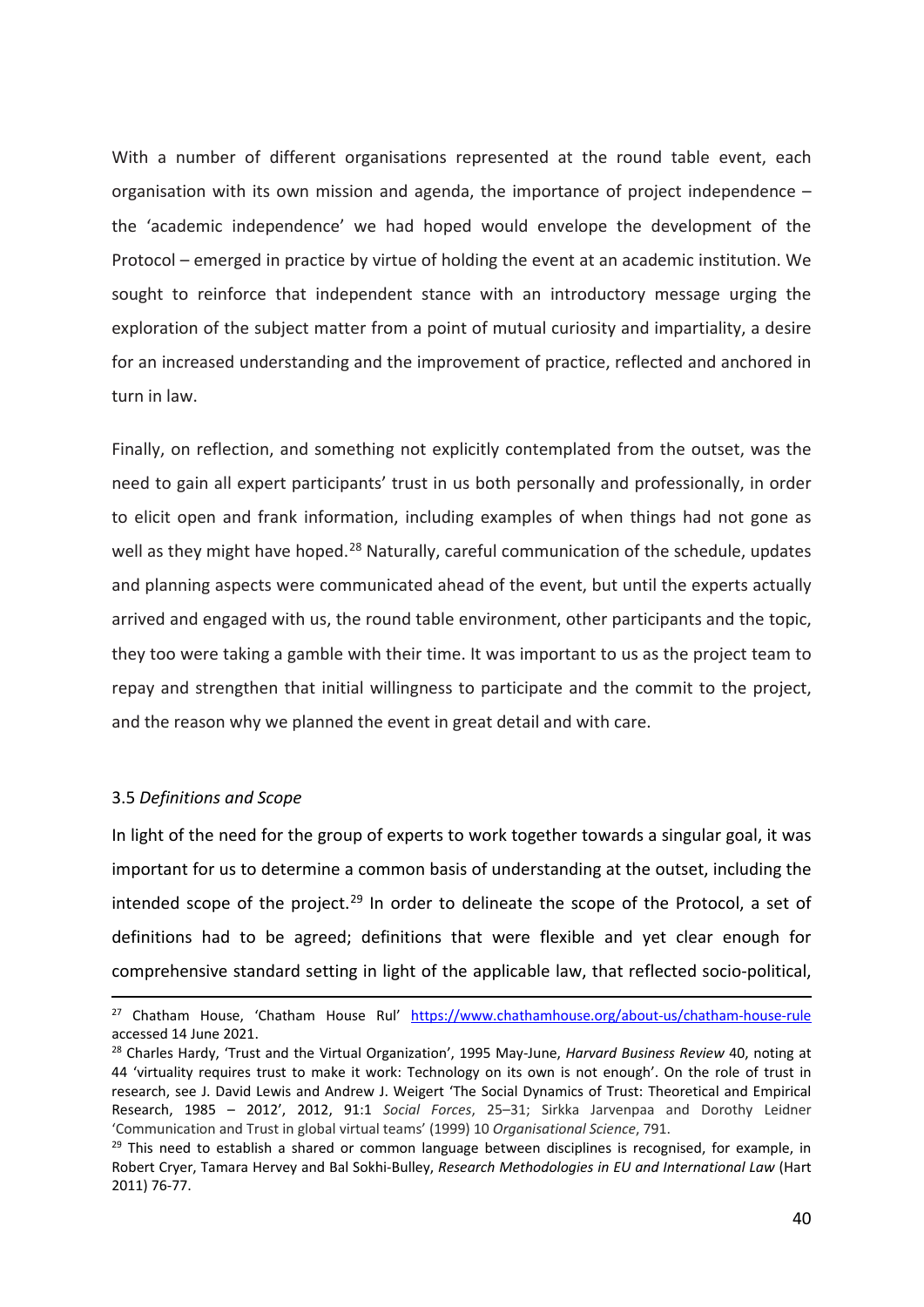cultural and religious variety and were scientifically robust. Our aim was to keep the amount of definitions to a minimum, concentrating solely on core terms as a basis for the content of the output.

The following definition of mass grave is used in the Protocol:

'a site or defined area containing a multitude (more than one) of buried, submerged or surface scattered human remains (including skeletonised, commingled and fragmented remains), where the circumstances surrounding the death and/or the body-disposal method warrant an investigation as to their lawfulness'.

This definition is the product of detailed and lengthy debate and discussion between experts from multiple disciplines. The definition was finally found to have meaning for all participants, irrespective of discipline, and it has since been recognised by the UN Special Rapporteur in her report on the subject.<sup>[30](#page-15-0)</sup>

In addition to the need for definitions in the document, we needed to establish clear limits for the Protocol itself. Mass graves can arise for a number of reasons, including through conflict, human rights abuses, migration, natural and man-made disaster. There was strong feeling amongst participants that the Protocol should encompass a broad array of contexts, although support for which contexts should be covered varied between participants.

In order that it did not become overly broad or unwieldy, we opted (reluctantly) to confine the contextual remit of the Protocol to mass graves arising in the context of gross human rights abuses and conflict, both internal and international. This means that, *sensu stricto*, mass graves that arise as a result of migration are not included, unless they occur as an aspect of enforced disappearance. Their governance is often complicated by the use of the sea as a migratory route. Although, of course, deserving of dignified treatment and protection through a comprehensive, non-discriminatory human rights framework, are not afforded the full legal attention of the Protocol. Nor are mass graves that occur as a result of

<span id="page-15-0"></span><sup>&</sup>lt;sup>30</sup> UNGA, Report of the Special Rapporteur on 'Human rights standards and possible steps towards the respectful and lawful handling of mass graves' (12 October 2020) UN Doc A/75/47919, para 12.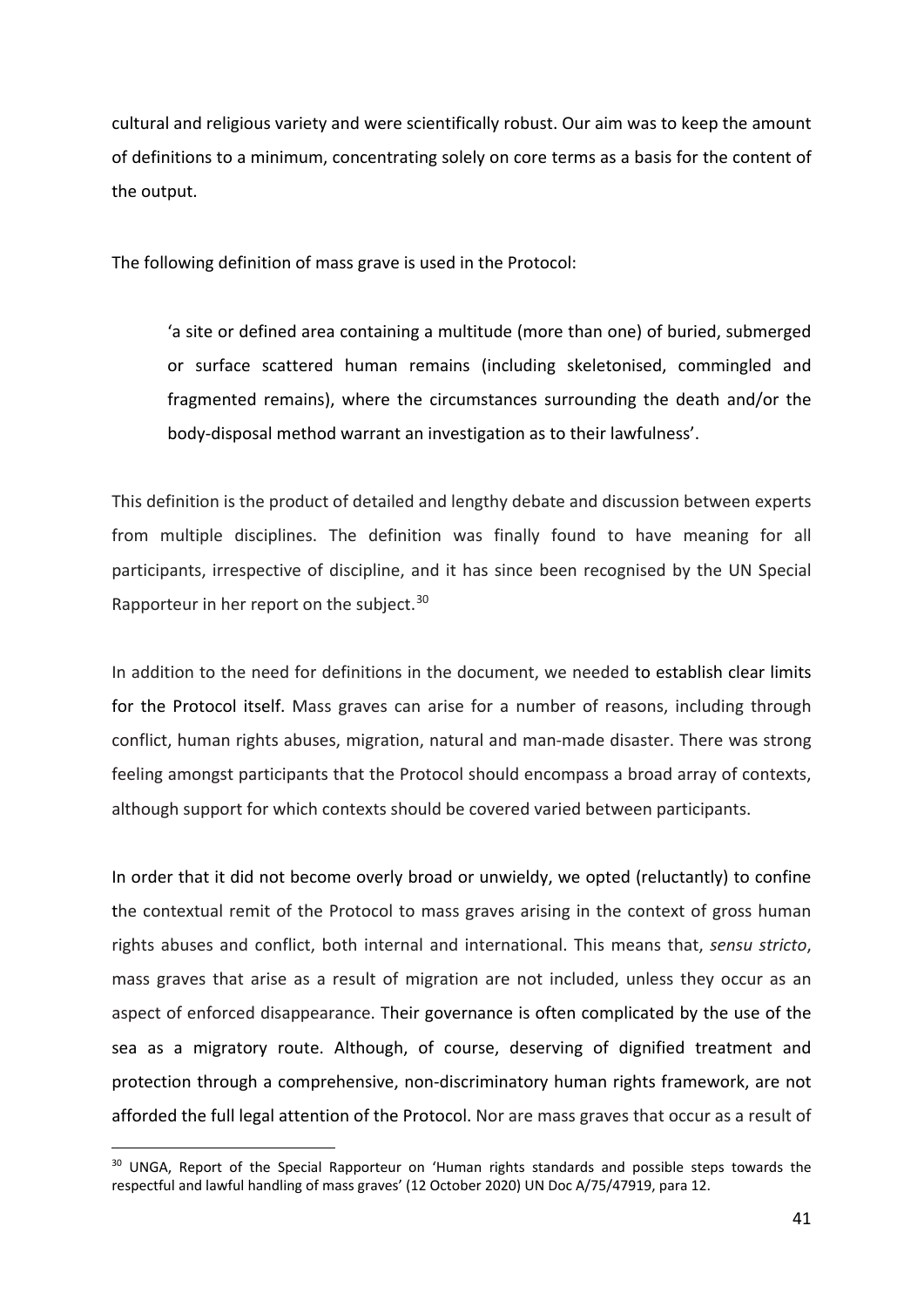disasters, unless the burial method is legally dubious. The decision to exclude these potential sites from the ambit of the Protocol was not an easy one, but it felt necessary for us to contain the project within boundaries that were practically workable for us, as well as to avoid the production of a document which, by seeking to apply to all possible contexts simply became abstract and unusable for practitioners. That said, whilst the contexts and legal spheres may be different to that addressed in the Protocol, the protection and investigative standards are still relevant to the extent that there is clear consensus among the practitioners: 'The quality of investigation and due process guarantees remain the same.'<sup>[31](#page-16-0)</sup>

# 3.6 *Progressing the Protocol: Analysing the data and the Consultation processes*

In the months following roundtable 1, in light of the presentations and discussions that had taken place, we reviewed and revised the briefing document, which now took the form of the draft Protocol. Where specific thematic areas required development or potential gaps had been identified, we engaged directly with individual expert participants, based upon their expertise, in order to develop aspects of the Protocol in line with the suggestions made.

The chronological structure of the briefing document ended up serving as our template for the analysis of the data generated both through the engagement with experts at the roundtable and the consultation process. And in a sense, structuring into themes and aspects of the entire mass grave process from discovery to commemoration facilitated thematic analysis. [32](#page-16-1)

Thematic analysis aims to identify, analyse and report recurring themes from within the data set<sup>[33](#page-16-2)</sup> without necessarily being tied to a theoretical framework.<sup>[34](#page-16-3)</sup> Whilst being a

<span id="page-16-0"></span><sup>31</sup> Hugh Tuller and Mercedes Salado Puerto 'Forensic Science International' (2017) 279 *Forensic Science International* 219, 225. An alternative would have been to limit the context from the outset but the limitation coming from within the project also confirms this as a further area for research and thus a research agenda for the authors.

<span id="page-16-3"></span><span id="page-16-1"></span><sup>32</sup> See, for example, Richard Boyatzis, *Transforming Qualitative Information. Thematic Analysis and Code Development* (Sage 1998) and Nigel King, 'Using Templates in the Thematic Analysis of Text' in: Catherine Cassell and Gillian Symon (eds), *Essential Guide to Qualitative Methods in Organizational Research* (Sage 2004b).

<span id="page-16-2"></span><sup>&</sup>lt;sup>33</sup> Thematic analysis in this sense is very close to grounded theory, but without the theoretical commitments grounded theory demands: namely the generation of one theory at the end of the process (Virginia Braun and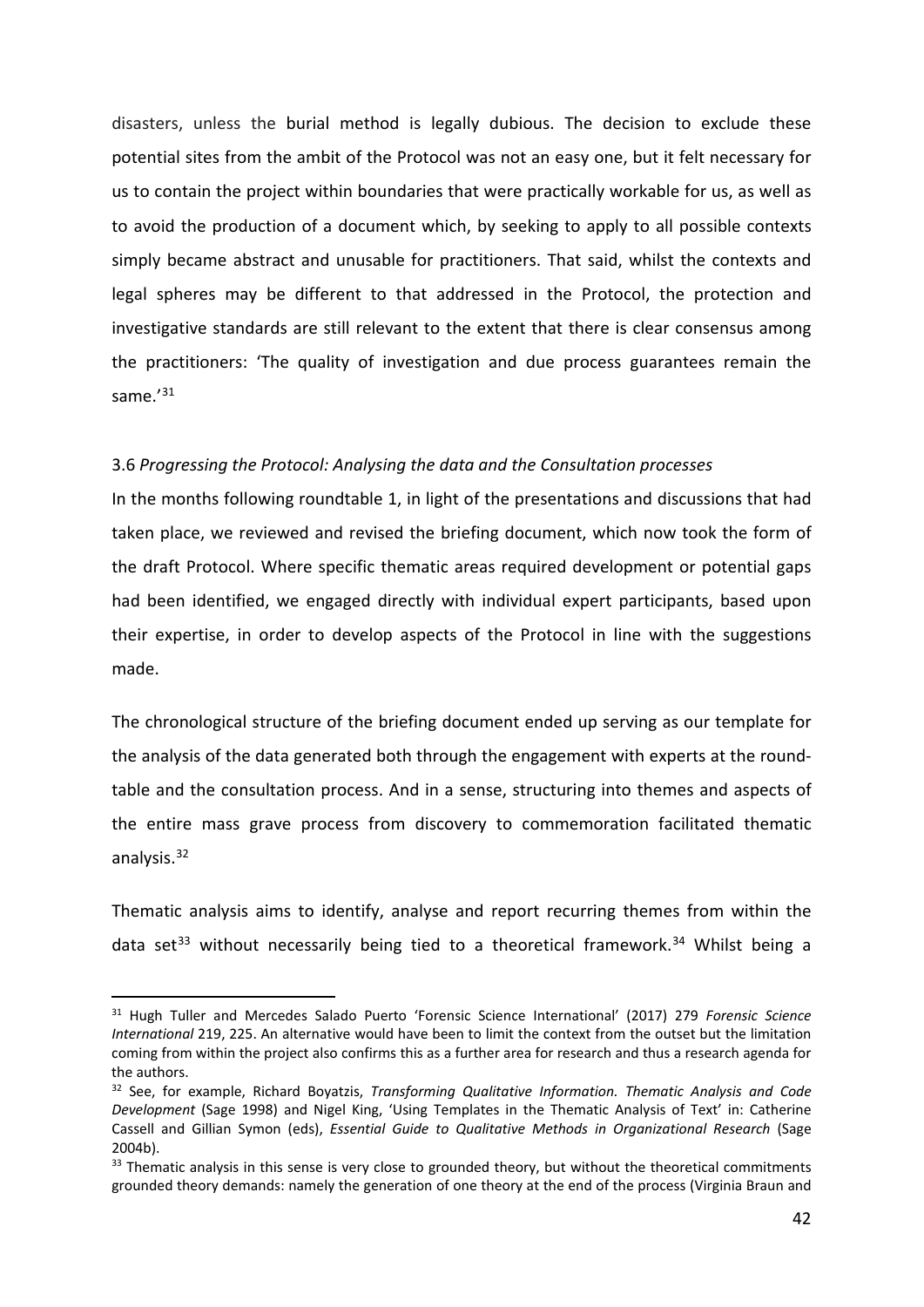'foundational method for qualitative analysis',  $35$  it is also a method in its own right, offering great flexibility: its findings are usually easily accessible to readers as it summarises a large body of data into a manageable size without losing the richness of the data,<sup>[36](#page-17-1)</sup> something that suited a multi-disciplinary project such as ours, and hopefully appeals to a multidisciplinary audience. Thematic analysis is also considered a useful tool in generating unanticipated themes and knowledge which can inform policy changes. $37$  Themes can be generated inductively from the data or deductively from a theory or previously-designed theoretical framework.<sup>[38](#page-17-3)</sup> Moreover, themes can be discovered at a semantic and explicit level or at a more latent and interpretive level depending on the research questions and epistemological stance.

So what did that mean for us and the development of the Protocol? We repeatedly examined the notes from the round-tables to see where points raised by the experts added to the development of clear guidelines, and how they related to the legal provisions, practice and existing literature. Through this process, a high-level synthesis was achieved.

We organised and categorised our data in light of our themes and revisited the themes themselves (for example we merged two different themes into a section on Justice, but separated out a section on Commemoration). This analysis allowed us to collaboratively fine-tune the precise structure and content of the Protocol.

Such analysis inevitably required us to make a number of judgment calls: much discussion and care went into the final presentation of the Protocol, ensuring that individual contributions, from all experts, whether during the round-tables or the consultation phase, were weighed according to the individual's expertise as well as relevance for the research question. In practical terms this meant, for example, the comments of a judge on admissibility rules would be deemed more valuable and could potentially take precedent over statements on the same topic made by a forensic practitioner.

Victoria Clarke, 'Using Thematic Analysis in Psychology' (2006) 3 *Qualitative Research in Psychology* 77 and Anselm Strauss and Juliet Corbin, *Basics of Qualitative Research: Grounded Theory Procedures and Techniques*  (Sage 1990)).

<sup>&</sup>lt;sup>34</sup> Braun and Clarke (ibid).

<span id="page-17-0"></span><sup>35</sup> Ibid 78.

<span id="page-17-1"></span> $36$  Boyatzis (n 39).

<span id="page-17-2"></span><sup>&</sup>lt;sup>37</sup> Braun and Clarke (n 40) 78.

<span id="page-17-3"></span><sup>38</sup> Boyatzis (n 39).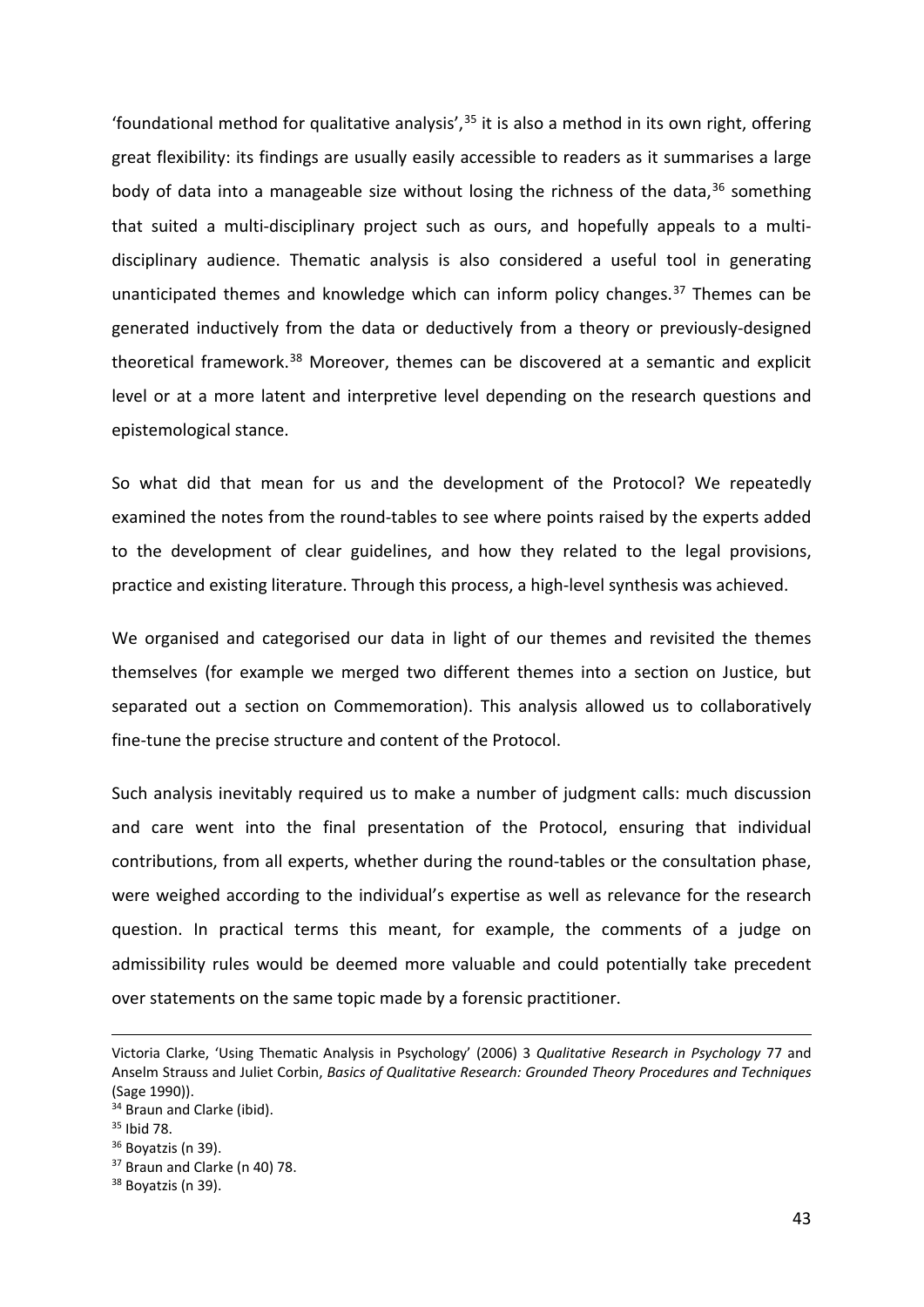We also took care to safeguard the quality and credibility of the Protocol through *clear and transparent* processes at all times, safeguarded through an audit trail of clearly backed up versions of the progressing Protocol so we could revisit any former iteration if needed. At the end of the analysis, we were confident that our collection of information was accurate, complete *and credible* [39](#page-18-0) Having two researchers work in tandem, negotiating each insertion, edition or deletion from the Protocol together, was essential, and where doubt remained, we sought the advice of specific experts to double-check the exact wording of the content to be included. This was particularly important for Appendix 2 and the roles and expertise identified within.

The analysis and consultation phase coincided with the period when the global pandemic emerged, resulting in various lockdowns, caring duties, home schooling, shielding activities and so on.<sup>[40](#page-18-1)</sup> Having both school-aged children, we nonetheless persevered with both. For the consultation, in total we contacted 45 experts from various disciplines who were unconnected to the project to ask for their thoughts on the draft Protocol. The experts were again identified on the basis of their disciplinary expertise or academic/practitioner specialism, and we sought once more to ensure a broad geographical range of experiences were reflected in the review process. The purpose of the review was to enable us to test the accuracy, completeness and practical usability of the draft Protocol beyond our initial group of participants. In order to enable reviewers to give their feedback freely, we invited them to provide comments on a confidential, unattributed basis.

These reviews took a number of months to come back to us, mostly with contrite apologies as Covid-19 derailed most peoples' working practices. The comments received were, however, priceless in progressing the research output and, as so often, the generosity shown in time, thought and consideration was humbling.

<span id="page-18-0"></span><sup>39</sup> This essentially indicated data-saturation. See, for example, Clive Seale, 'Quality in Qualitative Research' in: Clive Seale and others (eds), *Qualitative Research Practice* (Sage 2004); Braun and Clarke (n 144) and Jennifer Fereday and Eimear Muir-Cochrane, 'Demonstrating Rigor Using Thematic Analysis: A Hybrid Approach of Inductive and Deductive Coding and Theme Development' (2006) 5(1) *International Journal of Qualitative Methods* 1.

<span id="page-18-1"></span><sup>&</sup>lt;sup>40</sup> For more on navigating the impact of the pandemic on research methods, see, for example, 'Adapting Research Methodologies in the Covid-19 Pandemic: Resources for researchers', University of Washington, 2020 [https://earthlab.uw.edu/wp-content/uploads/sites/26/2020/07/uts-adapting-research-methodologies](https://earthlab.uw.edu/wp-content/uploads/sites/26/2020/07/uts-adapting-research-methodologies-covid-19-pandemic-resources-researchers.pdf)[covid-19-pandemic-resources-researchers.pdf](https://earthlab.uw.edu/wp-content/uploads/sites/26/2020/07/uts-adapting-research-methodologies-covid-19-pandemic-resources-researchers.pdf) accessed 13 June 2021; Anna Playle 'Reimagining creative research methods and collaborative relationships in the context of Covid-19' blog of the British Educational Research Association, 14 April 2021.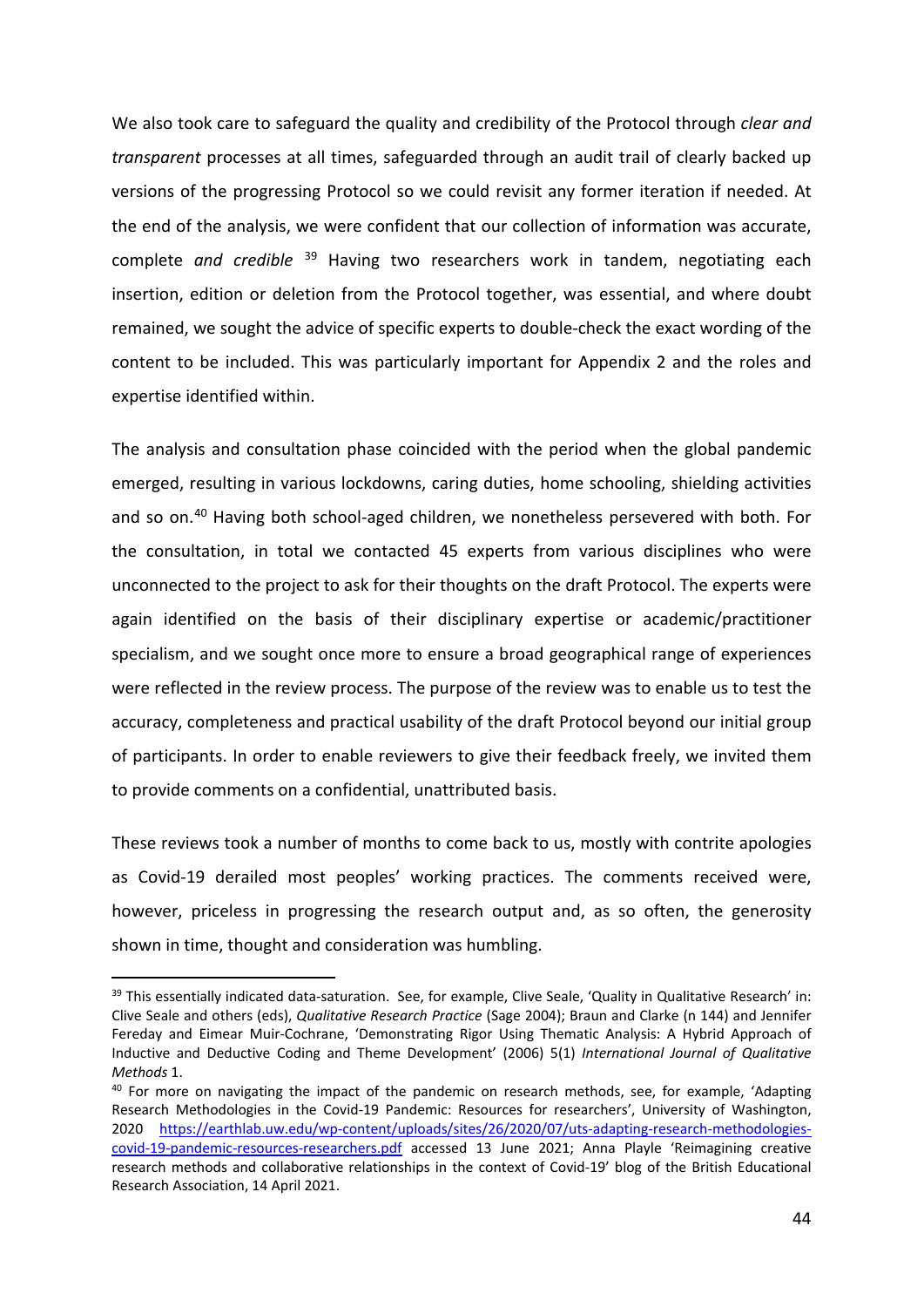Technology enabled us to work on the text through screensharing function, google docs share, and, as and when the internet was in too high-a-demand by other household users, the phone.

The delays did, however, mean that we sought a no-cost extension from our funder, which was granted within a few days of requesting it, thus safeguarding our ability to adapt the second round table.

# 3.7 *Round-table 2*[41](#page-19-0)

By the beginning of June it became apparent that running a physical event amidst a pandemic was not going to be feasible. Drawing on teaching and learning expertise of conducting lectures and seminars for students online that had been gained in the preceding months, our plans for round-table 2 converged on a virtual event, housed on the Microsoft Teams platform (as the IT-supported platform of the institution). The virtual meeting was held over two days, and we proceeded on the basis that experts could 'join' by topic of interest, rather than attending the whole event, in order to ease additional pressures on their time commitments imposed by the pandemic, as well as any strain or fatigue that very lengthy virtual meetings might threaten.

By that time in the pandemic, all participants were very familiar with meetings held virtually, and so the proposal for a virtual round-table was readily accepted, and presented no significant technological difficulties. We limited each session to 45 minutes, building in sufficient breaks to enable participants to step away from their screens. Whilst virtual platforms have the advantage of not requiring the arrangement of catering and room bookings, a reliable team of support was nonetheless important to the event: we had a designated team member to liaise between the expert and the institutional IT support, and a notetaker (we did not record proceedings to allow open discussion).

For those unable to attend, and to ensure expert engagement was not curtailed or limited by time zones, internet connectivity, caring duties and other commitment, we offered

<span id="page-19-0"></span><sup>41</sup> Held on 9-10 September 2020.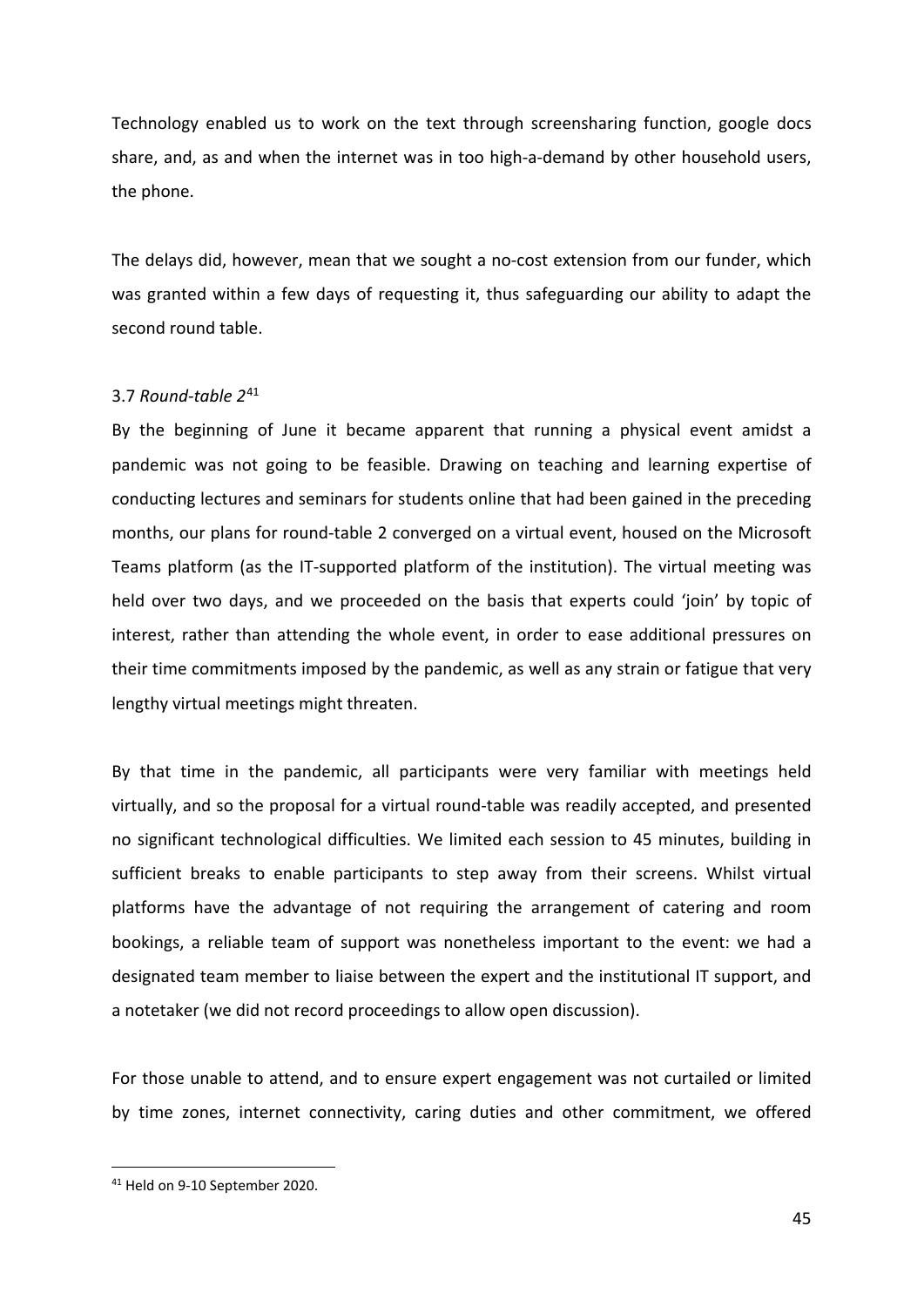follow-up in the weeks immediately after the virtual event resulting in a number of repeatemail exchanges with a handful of individuals.

In practice, holding the first round-table in person, and the establishment of trust and goodwill that the event had given us, proved to be crucial to the success of the second round-table event. Expert participants willingly engaged with the event, and although there was an option to attend on a theme-by-theme basis, a number of participants joined us for the full period. In one case, due to time zone differentials, a participant attended both days in what was, for them, the early hours of the morning.

The point of the second round-table was to examine, discuss and agree the various sections of the revised draft Protocol, which incorporated the thoughts of our 45 external expert reviewers (as far as they were relevant and fell within the remit of the project). We also aimed to discuss next steps for the Protocol, including impact and dissemination. In order to guide discussion, we had specific questions prepared for each section, and we opened the event with a clear exposition of broad points we hoped to address:

- I. Have we covered all major points in the Protocol?
- II. Have we portrayed them accurately from the perspective of your discipline?
- III. And above all: is the Protocol a practicable and helpful tool?

The technology facilitated working with text on screen remarkably well and we were able to progress and finalise a number of points, including the exact wording of parts of the document and the flow-diagrams contained in the appendices. To be clear, we would have rather engaged with our experts in-persons but felt that, to progress and conclude the project, the use of an online platform such as Teams was a meaningful substitute. As always, professional and personal circumstances dictate what works best for individuals. While for some the technology made participation easier (due to reduced travelling and ease of scheduling) for others technology remains a poor substitute for face-to-face discussion.

#### 3.8 *Reporting results*

In addition to producing an instrument that was multidisciplinary, anchored in legal norms and accurate in terms of content, our aim was to ensure that the Protocol was also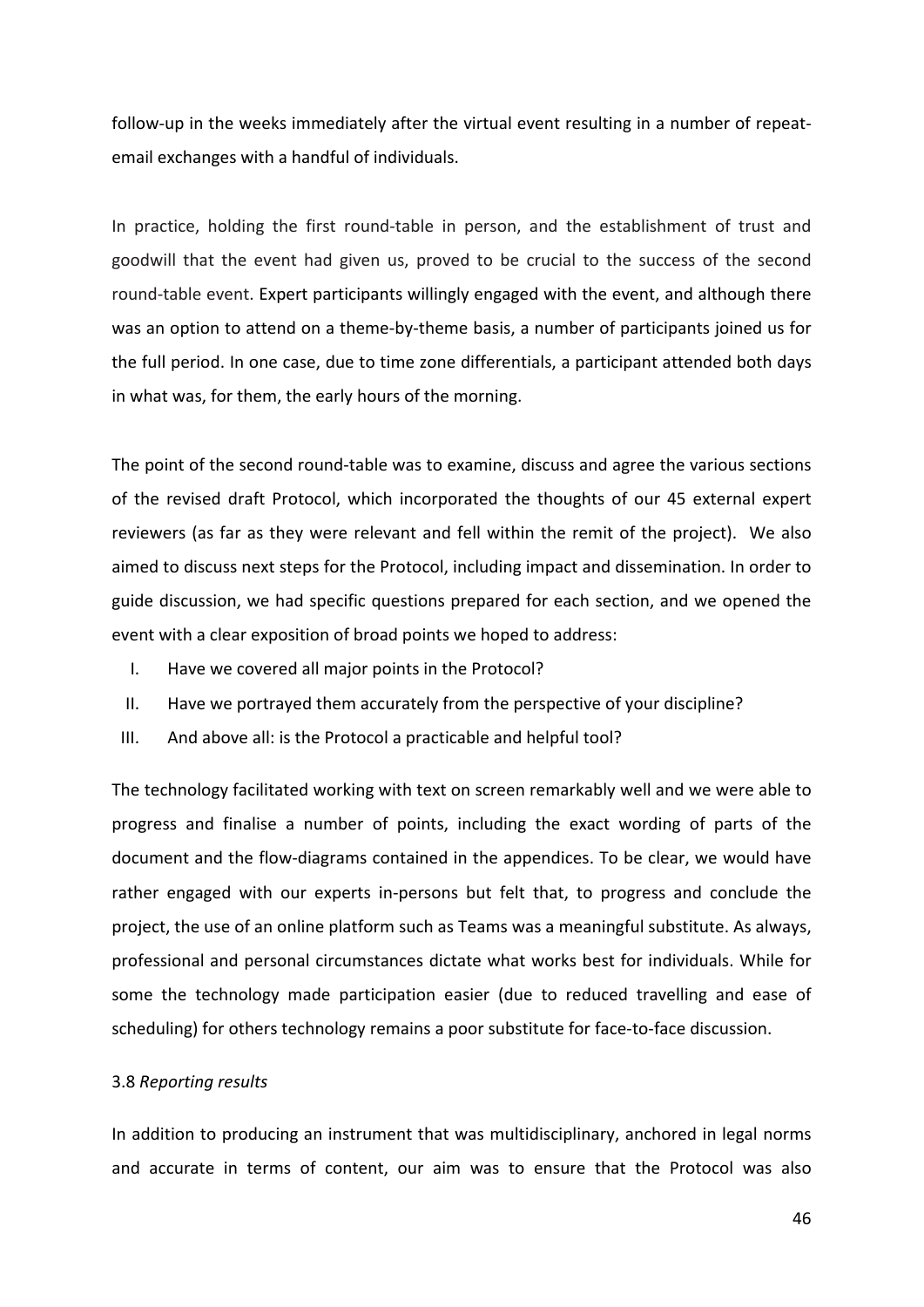practicable for a diverse audience. Accessibility of the Protocol was a key concern for us in its design, so that we could create a visually clear tool that would help stakeholders navigate the law, scientific and societal aspects of mass grave investigation and protection efforts. Engagement with expert practitioners for the purpose of developing the Protocol effectively enabled us to test our written approach, including the presentation of materials.

Our initial decision to adopt a chronological style for the Protocol was endorsed by our participants, and so the finalised document includes sections on: (A) the discovery and safe reporting or mass graves; (B) their Protection; (C) Investigation of the site; (D) Identification of human remains; (E) the return of human remains to families; (F) Justice related aspects of the process and, finally, (G) Commemoration. Each section of the Protocol leads with a statement of applicable legal norms (we retained colour-coding for ease of readability) and is followed by an explanation of different steps (in non-legalistic language), actors and considerations relating to the stage indicated.

Mindful of the need to produce a document that did not appear overly lengthy or unwieldy, we chose to incorporate into the document a list of 'Overarching Operating Principles'; standards of practice that should inform the conduct of the mass grave operation in its totality, applying at all stages and to all engaged actors. These were front-loaded in the document, avoiding the need for their repetition at each written stage of the Protocol. The overarching principles that we chose to incorporate comprise the following: (1) Do no harm; (2) the need to ensure the Physical and Emotional Safety of all actors; (3) Independence and Impartiality of approach; (4) Confidentiality and respect of personal details and identifying materials; (5) Transparency of process; (6) Communication with families, communities and the media; and (7) the need to Manage Expectations. These principles, in turn, were identified following a thorough review of a number of different standard-setting instruments, including the Minnesota Protocol, Basic Investigative Standards for First Responders to International Crimes,<sup>[42](#page-21-0)</sup> the UN's Guiding Principles for the Search for Disappeared Persons<sup>[43](#page-21-1)</sup> and the Principles on Cooperation between Civil Society Actors and

<span id="page-21-0"></span><sup>&</sup>lt;sup>42</sup> Global Rights Compliance (2016), 'Basic Investigative Standards for first Responders to International Crimes', <https://www.globalrightscompliance.com/uploads/2a712b82b7363354be0b3b5011d71795.pdf> accessed 13 March 2021.

<span id="page-21-1"></span><sup>43</sup> United Nations Committee on Enforced Disappearance, Guiding Principles for the search for disappeared persons (8 May 2019) UN Doc CED/C/7.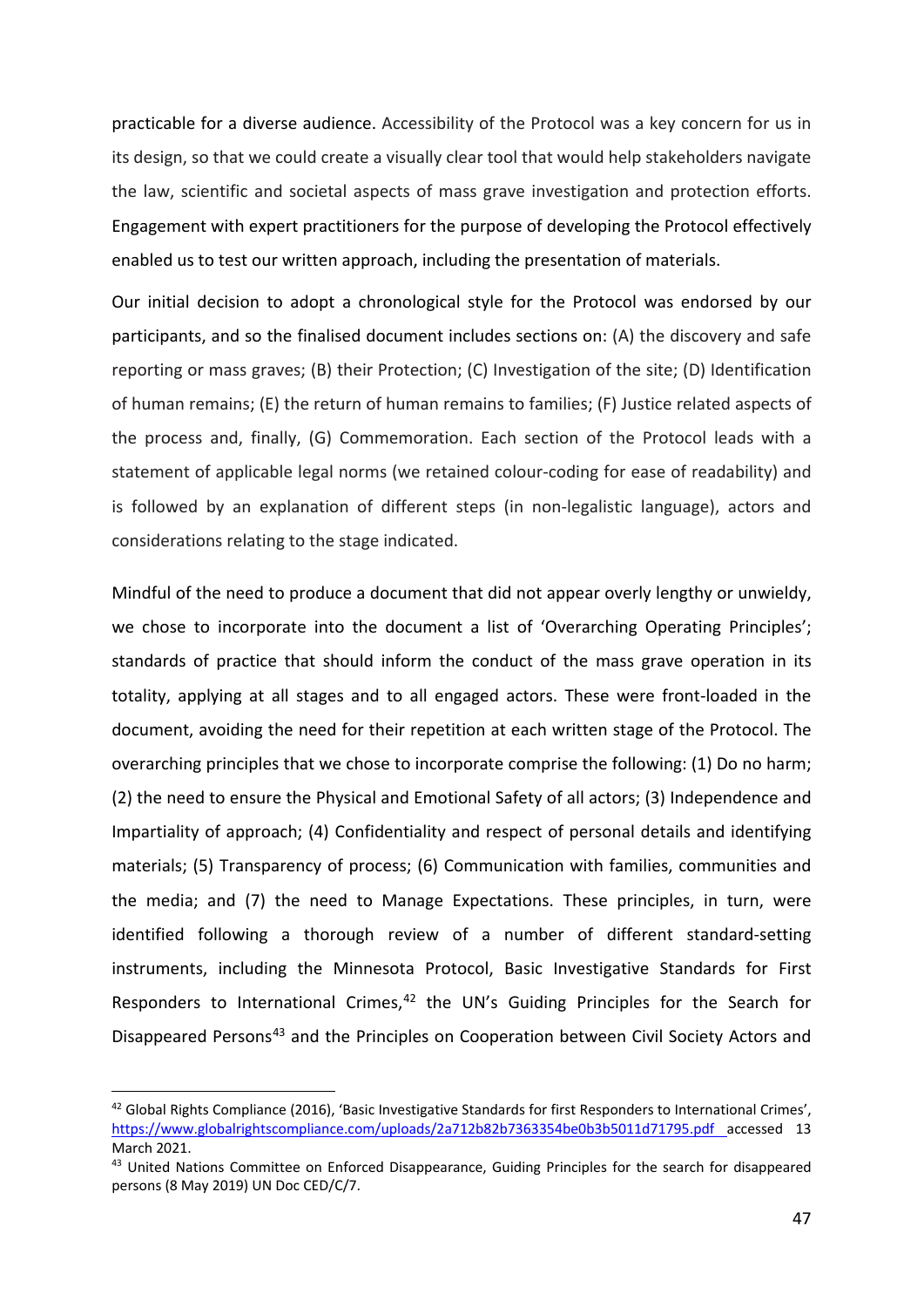Judicial Mechanisms in the Prosecution of Conflict-Related Sexual Violence.<sup>[44](#page-22-0)</sup> The overarching principles were tailored to the subject matter and refined through discussion with the expert participants in order to ensure that they were realistic, as opposed to aspirational, in practical terms.

A further addition to the final version of Protocol, on the recommendation of expertparticipants, was a number of Appendices comprising the most relevant Guidelines, Principles, Handbooks, Good Practice Manuals and Protocols for further reading, with easyto-access URLs; definitions of core mass grave investigative staff; flowcharts on mass graverelated processes and a checklist for office planning.

Finally, our inability to hold an in-person second round-table event meant that we had budgetary savings, and we were able to utilise these to further enhance the potential reach and usability of the Protocol. Eleven translated versions of the instrument have been prepared, to reach as many areas of the world as possible. Our expert participants guided us once again – this time on the choice of languages for translations. In addition, an English audio version has been produced to further aid accessibility and to serve as a model for future translation into spoken languages only.

# **4. Concluding thoughts: Influencing future practice and policy**

The Protocol is geared towards practical operationalisation, to assist those acting on behalf of civil society, international organisations, state authorities and victims groups to effectively deal with mass graves resulting from widespread human rights violations and conflict. Central to the project is the need to ensure that survivors' rights are respected and justice mechanisms are supported. Individual and societal impacts are progressed through the invaluable contributions of expert participants, who, in turn, are instrumental in advancing the rights of survivors through their work in advocacy, policy development, policy implementation or courts of law. To that end, the Protocol has been endorsed and

<span id="page-22-0"></span><sup>44</sup> Author 2, (2017), accessed 13 March 2021.